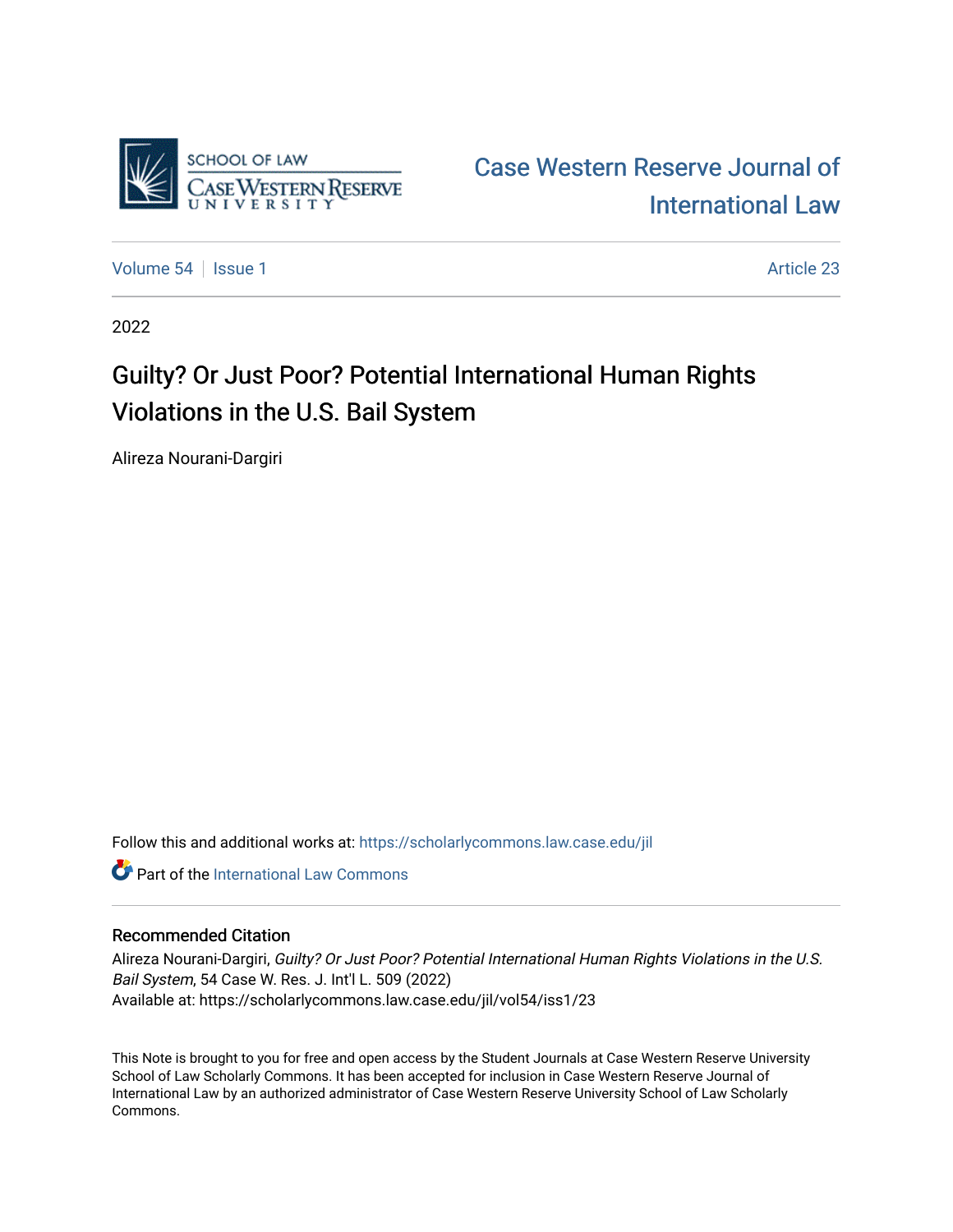# GUILTY? OR JUST POOR? POTENTIAL International Human Rights Violations in the U.S. Bail **SYSTEM**

*Alireza Nourani-Dargiri*\*

"The defendant with means can afford to pay bail, he can afford to buy his freedom. But the poor defendant cannot pay the price . . . he stays in jail for one reason only—because he is poor."1

– United States President Lyndon B. Johnson (1966)

#### **ABSTRACT**

The current bail system in the United States violates international human rights standards. Although the United States often thinks of itself as the world leader in social change, its bail system has lagged far behind the rest of the world in this aspect. Historically disadvantaged groups are subjected to disproportionate rates of pretrial detentions in the United States, often because of the imposition of cash bail. The United States bail system has led to innocent people spending years incarcerated simply because they are too poor to pay an abhorrently high bail fee. This paper discusses the potential international law violations implicated by the United States bail system and discuss how international intervention may be an avenue for significant reform.

| A. Is the United States Bail System Inconsistent with International |  |
|---------------------------------------------------------------------|--|
|                                                                     |  |
|                                                                     |  |
|                                                                     |  |
|                                                                     |  |

J.D. Candidate, Case Western Reserve University School of Law, Cleveland, Ohio, May 2022; Symposium Editor, Case Western Reserve Journal of International Law. My sincerest gratitude to Andy Dorchak, Avidan Cover, Chris Switzer, Greg Hilbert, Jennifer Cupar, Laura Graham, Mackenzie Kern, and Michael P. Scharf for their guidance and insightful feedback. I also extend the utmost gratitude to the members of the *Journal of International Law* for their superb editorial assistance.

<sup>1.</sup> President Lyndon B. Johnson, Remarks at the Signing of the Bail Reform Act of 1966 (June 22, 1966), https://www.presidency.ucsb.edu/documen ts/remarks-the-signing-the-bail-reform-act-1966 [https://perma.cc/45MG-4LZ7].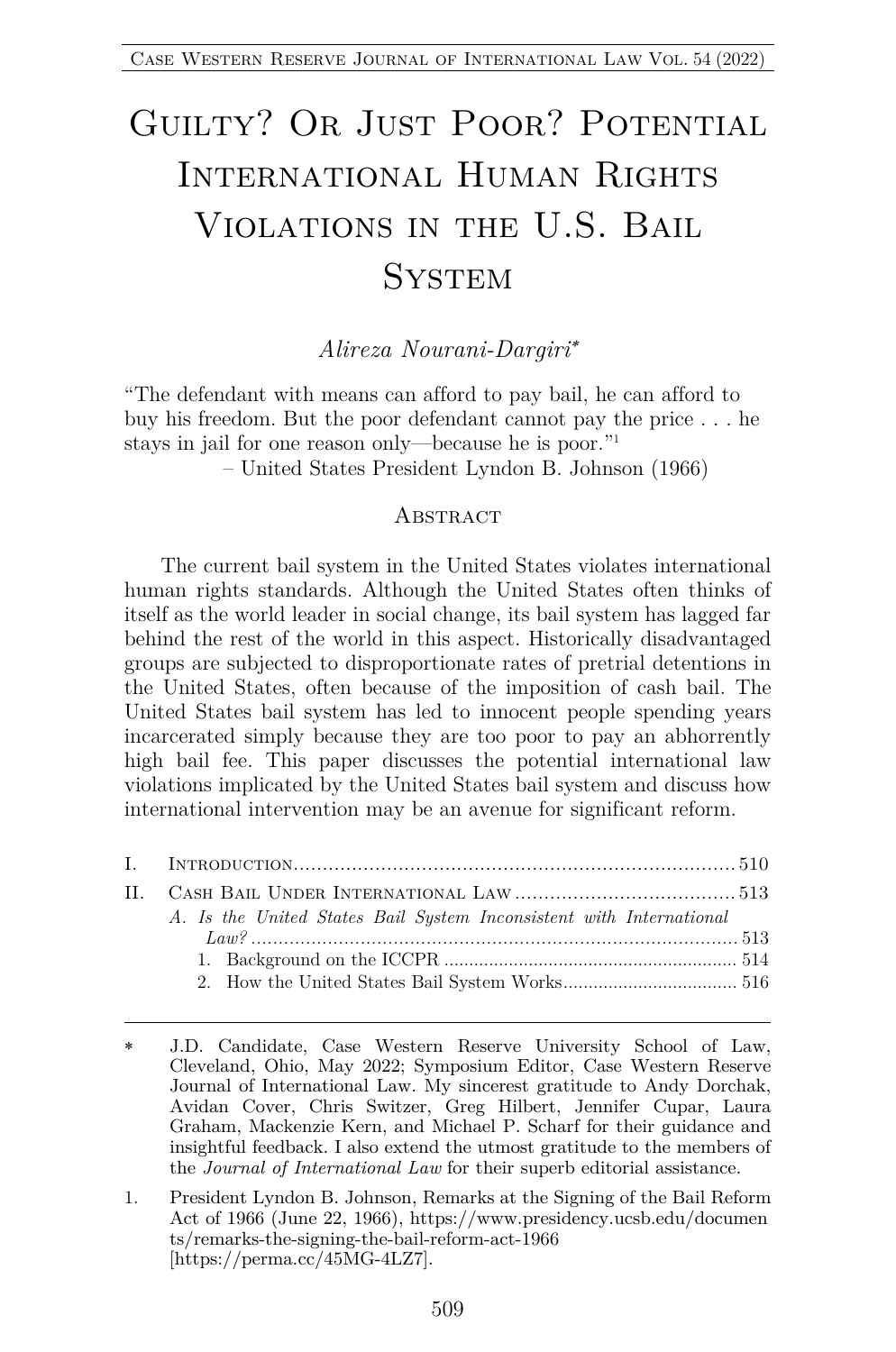|  | 2. History of Failed Bail Reform Within the United States530   |
|--|----------------------------------------------------------------|
|  |                                                                |
|  | a. ICCPR's Human Rights Committee Takes Up the Issue of        |
|  |                                                                |
|  | b. U.N. Human Rights Council Appoints a Special Rapporteur 535 |
|  | c. Mediating Concerns of International Investigations 536      |
|  | D. Efficacy of the Process and Strategies for Success538       |
|  |                                                                |
|  |                                                                |

#### I. INTRODUCTION

The United States bail system is broken, and international law might be the means to fix it. While international human rights law permits money bail, any pretrial restrictions must be consistent with the right to equality under the law.2 This consistency, however, appears to be missing in the United States system.3 Consider the story of Kalief Browder.<sup>4</sup>

On May 15, 2010, Browder was wrongfully arrested for stealing a backpack.5 Although the police searched Browder and did not find the backpack, they still took Browder to the police station where he was charged with robbery, grand larceny, and assault.<sup>6</sup> Browder's bail was

- 5. *Id.*
- 6. *Id.*

<sup>2.</sup> *See* International Covenant on Civil and Political Rights, Dec. 16, 1966, 6 I.L.M. 368, 999 U.N.T.S. 171 [hereinafter ICCPR]; *see also* Human Rights Committee, General Comment no. 32, U.N. Doc. CCPR/C/GC/32 (Aug. 23, 2007) [hereinafter GC 32].

<sup>3.</sup> *See generally* Ariana K. Connelly & Nadin R. Linthorst, *The Constitutionality of Setting Bail Without Regard to Income: Securing Justice or Social Injustice?*, 10 ALA. C.R. & C.L. L. REV. 115 (2019); *see also* Alexa Van Brunt & Locke E. Bowman, *Toward a Just Model of Pretrial Release: A History of Bail Reform and a Prescription for What's Next*, 108 J. CRIM. L. & CRIMINOLOGY 701 (2019); Wendy R. Calaway & Jennifer M. Kinsley, *Rethinking Bail Reform*, 52 U. RICH. L. REV. 795 (2018).

<sup>4.</sup> Jennifer Gonnerman, *A Boy Was Accused of Taking a Backpack. The Courts Took the Next Three Years of His Life*, NEW YORKER (Sept. 29, 2014), https://www.newyorker.com/magazine/2014/10/06/before-thelaw [https://perma.cc/PNB2-7B5J].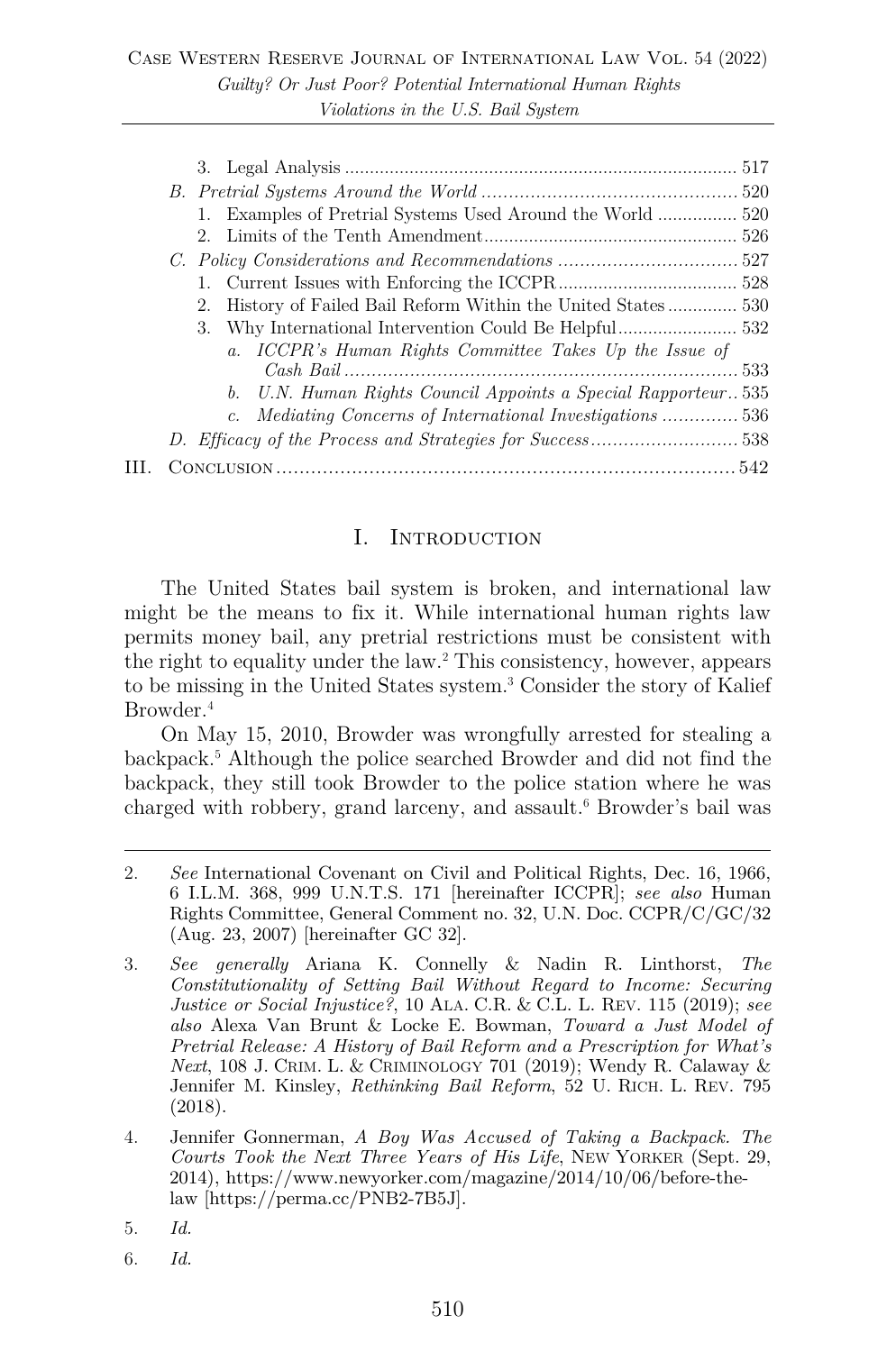set at \$3,000.7 Because Browder and his family were unable to raise this amount of money,8 Browder was forced to await his trial at Rikers Island for a crime he did not commit.9 Browder would eventually spend three years, including two years in solitary confinement, on Rikers Island.10 He was never convicted of any crime.11 In 2013, Browder was finally released after it was clear that the prosecution could not prove its case.12 After his release, Browder struggled with his mental health due to abuse by officers and inmates while he was wrongfully imprisoned.13 He committed suicide just two short years after his release from his arbitrary detention.<sup>14</sup>

Unfortunately, Browder's tragic tale is not an isolated incident. Browder's story is one of the many stories of innocent people imprisoned because they simply could not pay the bail fee and who refused to take a plea deal that would require them to admit to something they did not do.<sup>15</sup> Today, close to half a million people are

- 9. Prosecutors in Browder's case continually requested adjournments in his trial, even after he already had been in jail for nearly a year. *Id.*; Connelly & Linthorst, *supra* note 3.
- 10. Gonnerman, *supra* note 4; *see also* Nicole Johnson, *Solitary Confinement of Juvenile Offenders and Pre-Trial Detainees*, 35 TOURO L. REV. 699, 699 (2019) ("The [United States] Supreme Court has long recognized that juvenile offenders should not be held to the same standards of accountability or degrees of punishment as adults. Despite recent changes in federal and state laws prohibiting the use of solitary confinement for juvenile offenders, it continues to be used as a routine form of punishment for juveniles in most states. Although its use has been banned in New York State prisons, county facilities within the state are not held to the same regulations, and therefore continue to implement this harsh punishment regardless of its detrimental impact on juveniles.").
- 11. Gonnerman, *supra* note 4.
- 12. Jennifer Gonnerman, *Kalief Browder, 1993-2015*, THE NEW YORKER (June 7, 2015), https://www.newyorker.com/news/news-desk/kaliefbrowder-1993-2015 [https://perma.cc/YZ43-5B4D].
- 13. *Id.*; *see also* Dana Ford, *Man Jailed as Teen Without Conviction Commits Suicide*, CNN (June 15, 2015, 4:49 PM), https://www.cnn.com/2015/06 /07/us/kalief-browder-dead/index.html [https://perma.cc/V74V-CN58].
- 14. Gonnerman, *supra* note 4.
- 15. Often, prosecutors use a defendant's inability to pay bail as leverage for plea deals so they can secure a conviction without trial. This was the case in Browder's story, as well as many others. *See, e.g.*, Rebecca Rosenberg, *Bail-Reform Poster Boy Pedro Hernandez Says Police are Targeting Him*, N.Y. POST (Aug. 18, 2019, 6:32 PM), https://nypost.com/2019/08/18/b ail-reform-poster-boy-pedro-hernandez-says-police-are-targeting-him/

<sup>7.</sup> *Id.*

<sup>8.</sup> *Id.*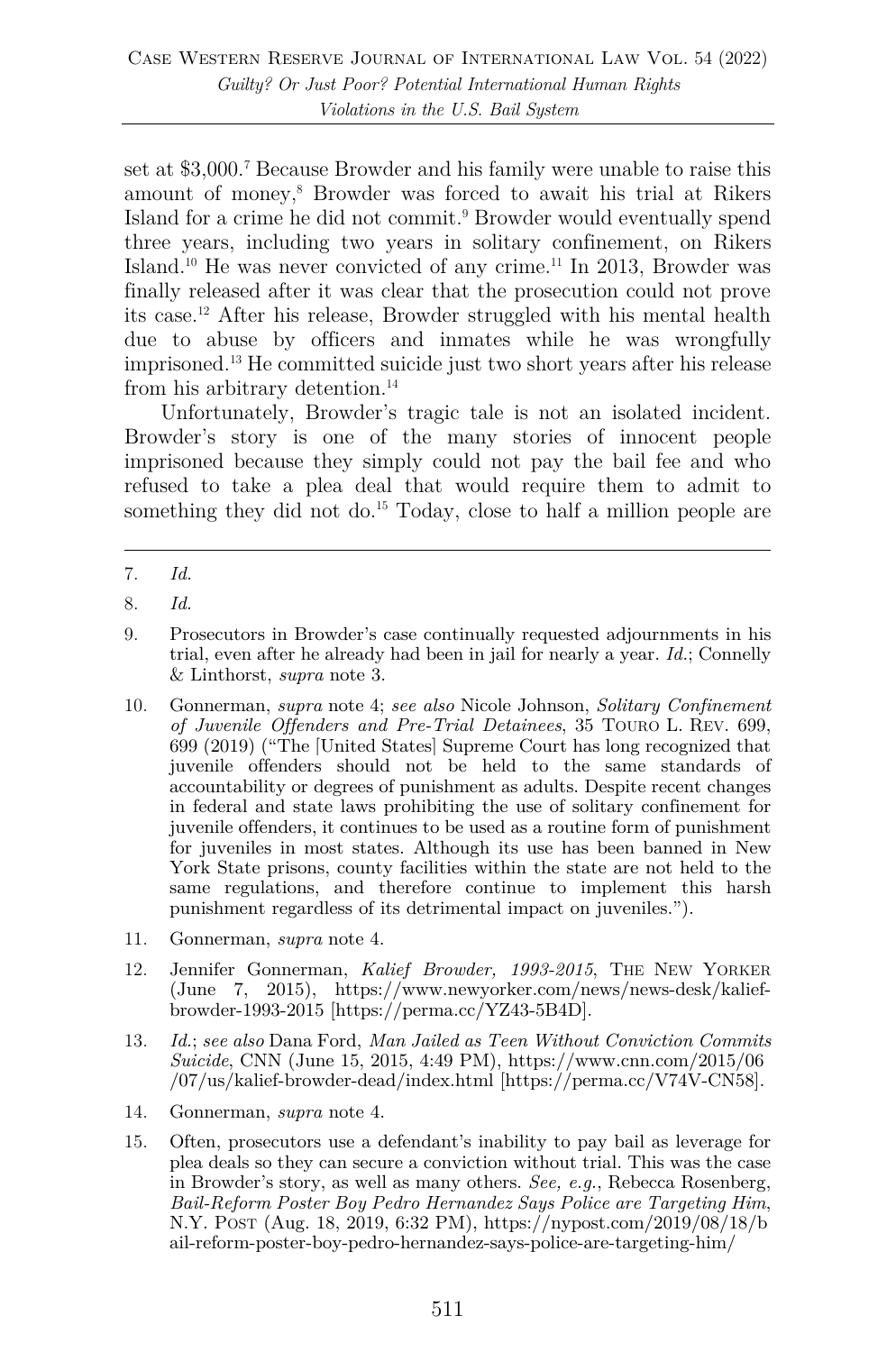in jail awaiting trial on charges of minor offenses, many of whom remain incarcerated only because they cannot afford cash bail.<sup>16</sup> In some states, over eighty percent of the jail population is pretrial and unconvicted.17 Forty-three percent of this population is Black, $18$  even though approximately twelve percent of the total population is Black.19 Furthermore, this system *costs* the United States approximately \$13.6 billion a year, $20$  due to the costs associated with detaining so many people who cannot pay the exorbitant bail fee.<sup>21</sup>

The use of cash bail in the United States has created a system where it is often better to be rich and guilty than poor and innocent.<sup>22</sup> Although international human rights law permits cash bail, any pretrial restrictions must be consistent with the right to liberty, the

[https://perma.cc/RGP8-LER4]; *see also* Peter Krouse, *Longer Jail Stays Pretrial Result in Greater Chance of Conviction, Ohio ACLU Concludes*, CLEVELAND.COM (Mar. 16, 2021, 10:03 AM), https://www.cleveland.com /news/2021/03/longer-jail-stays-pretrial-result-in-greater-chance-ofconviction-ohio-aclu-concludes.html [https://perma.cc/N7XN-YLTZ].

- 16. *See* Wendy Sawyer & Peter Wagner, *Mass Incarceration: The Whole Pie 2020*, PRISON POL'Y INITIATIVE (Mar. 24, 2020), https://www.prisonpoli cy.org/reports/pie2020.html [https://perma.cc/726D-PLQB]. Although bail can be any kind of conditional release from custody, judges in the United States almost always impose money as a condition of release. *See* discussion *infra* Section II.A.3.
- 17. Joshua Aiken, *Era of Mass Expansion: Why State Officials Should Fight Jail Growth*, PRISON POL'Y INITIATIVE (2017), https://www.prisonpolicy .org/reports/jailsovertime.html [https://perma.cc/3KL7-KAZK].
- 18. Wendy Sawyer, *How Race Impacts Who is Detained Pretrial*, PRISON POL'Y INITIATIVE (2019), https://www.prisonpolicy.org/blog/2019/10/0 9/pretrial\_race/ [https://perma.cc/3KL7-KAZK].
- 19. *Id.*
- 20. *Pretrial Detention*, PRISON POL'Y INITIATIVE, https://www.prisonpolicy. org/research/pretrial\_detention/ [https://perma.cc/GGL9-UUZC]. It is very likely, however, that the estimated costs could be much higher. *After Cash Bail: A Framework for Reimagining Pretrial Justice*, BAIL PROJECT, https://bailproject.org/after-cash-bail/ [https://perma.cc/4Q75-6DE9] [hereinafter After Cash Bail].
- 21. *See Pretrial Justice: How Much Does It Cost?*, PRETRIAL JUST. INST. (2017), https://university.pretrial.org/HigherLogic/System/DownloadD ocumentFile.ashx?DocumentFileKey=c2f50513-2f9d-2719-c990 a1e991a57303&forceDialog=0 [https://perma.cc/UD9E-KQ8C]; *see also* Christopher T. Lowenkamp et al., *The Hidden Costs of Pretrial Detention*, NAT'L INST. OF CORRECTIONS (2013).
- 22. *Bryan Stevenson Talks to Oprah About Why We Need to Abolish the Death Penalty*, EQUAL JUST. INITIATIVE (Nov. https://eji.org/news/bryan-stevenson-tells-oprah-winfrey-why-weshould-abolish-death-penalty/ [https://perma.cc/Y5J9-5HM3].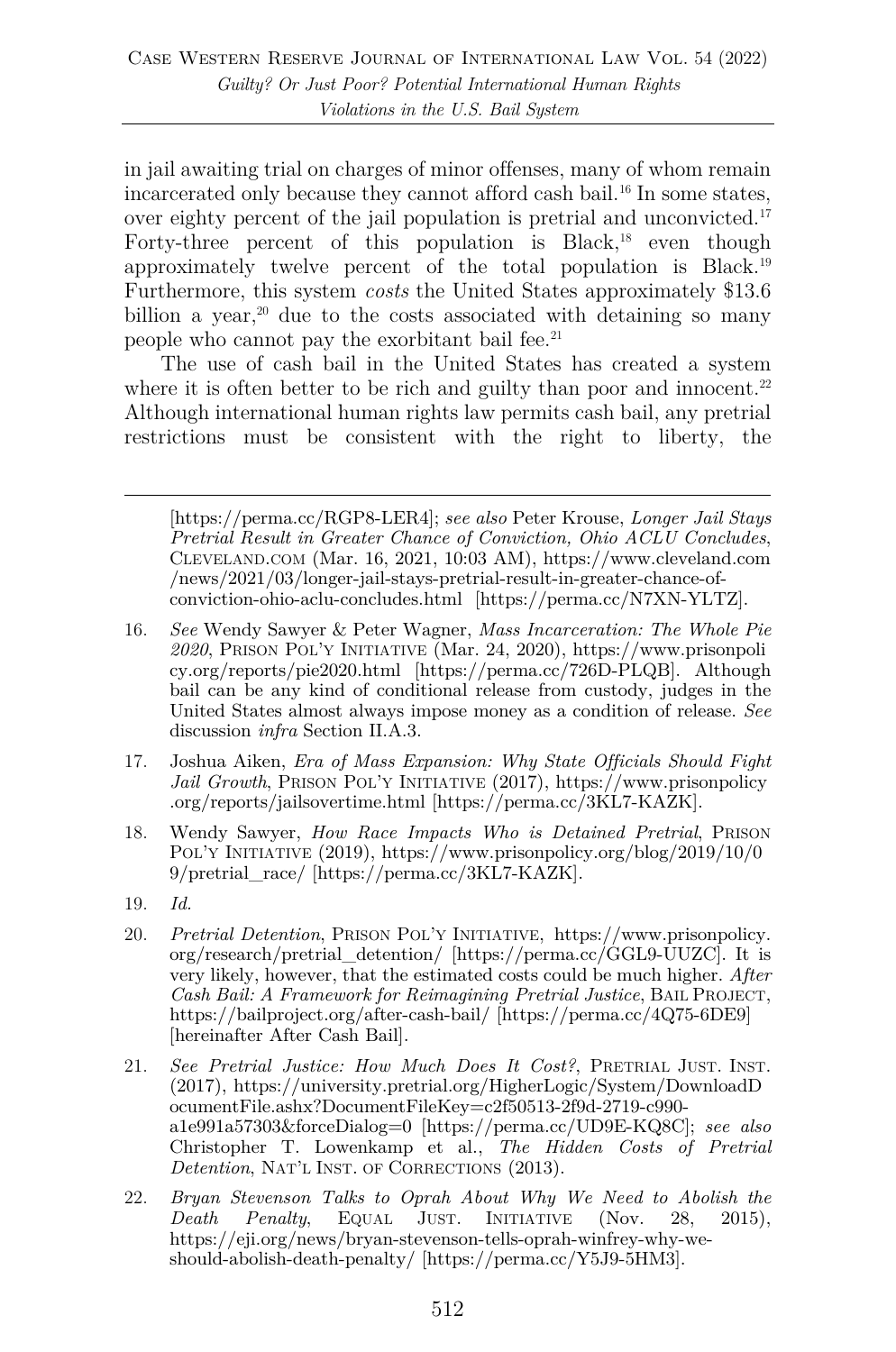presumption of innocence, and *the right to equality* under the law.23 As currently applied, the United States system may violate these international requirements, and international human rights procedures might provide a vehicle for reform.

This Note examines whether the current bail system in the United States violates international human rights standards. It explores the strengths and limitations of initiating an investigation by international institutions into this system as a way to apply pressure on the United States to create meaningful changes to its bail system. This Note begins by analyzing the compatibility of the United States bail system with international law standards. Specifically, the first section discusses the legality of cash bail, both in the United States and internationally. Next, this Note examines alternative forms of pretrial systems that other countries use and assesses whether the United States system falls short of the global standard. After appraising various reform proposals, this Note concludes by evaluating the efficacy of possible strategies that use international law mechanisms to bring about change.

# II. Cash Bail Under International Law

#### *A. Is the United States Bail System Inconsistent with International Law?*

Numerous international instruments, resolutions, and reports emphasize that detentions should not be arbitrary.<sup>24</sup> The right to liberty, the right to equality, and the right to a fair trial are all salient aspects of human rights law.25 The United States bail system, however, violates these three international norms. It disproportionately impacts racial minorities<sup>26</sup> and keeps individuals unlawfully detained, even when they are innocent, solely because they cannot pay high bail fees. <sup>27</sup> Cash

- 25. *See* ICCPR, *supra* note 2; *see also* GC 32, *supra* note 2.
- 26. *See* Calaway & Kinsley, *supra* note 3; *see also* LAUREN E. GLAZE, U.S. DEP'T OF JUST. CORRECTIONAL POPULATIONS IN THE UNITED STATES (2011), www.bjs.gov/content/pub/pdf/cpus10.pdf [https://perma.cc/2J5 A-DPTY].
- 27. *See* Calaway & Kinsley, *supra* note 3.

<sup>23.</sup> *See* ICCPR, *supra* note 2; *see also* GC 32, *supra* note 2; *see also Q & A: Pretrial Incarceration, Bail and Profile Based Risk Assessment in the United States*, HUM. RTS. WATCH (June 1, 2018, 7:00 AM), https://www.hrw.org/news/2018/06/01/q-pretrial-incarceration-bailand-profile-based-risk-assessment-united-states [https://perma.cc/8988- MU5N].

<sup>24.</sup> *See, e.g.*, *International Standards: Working Group on Arbitrary Detention*, UNITED NATIONS HUM. RTS. OFF. OF THE HIGH COMM'R, https://www.ohchr.org/EN/Issues/Detention/Pages/standards.aspx [https://perma.cc/9U6L-5HD4].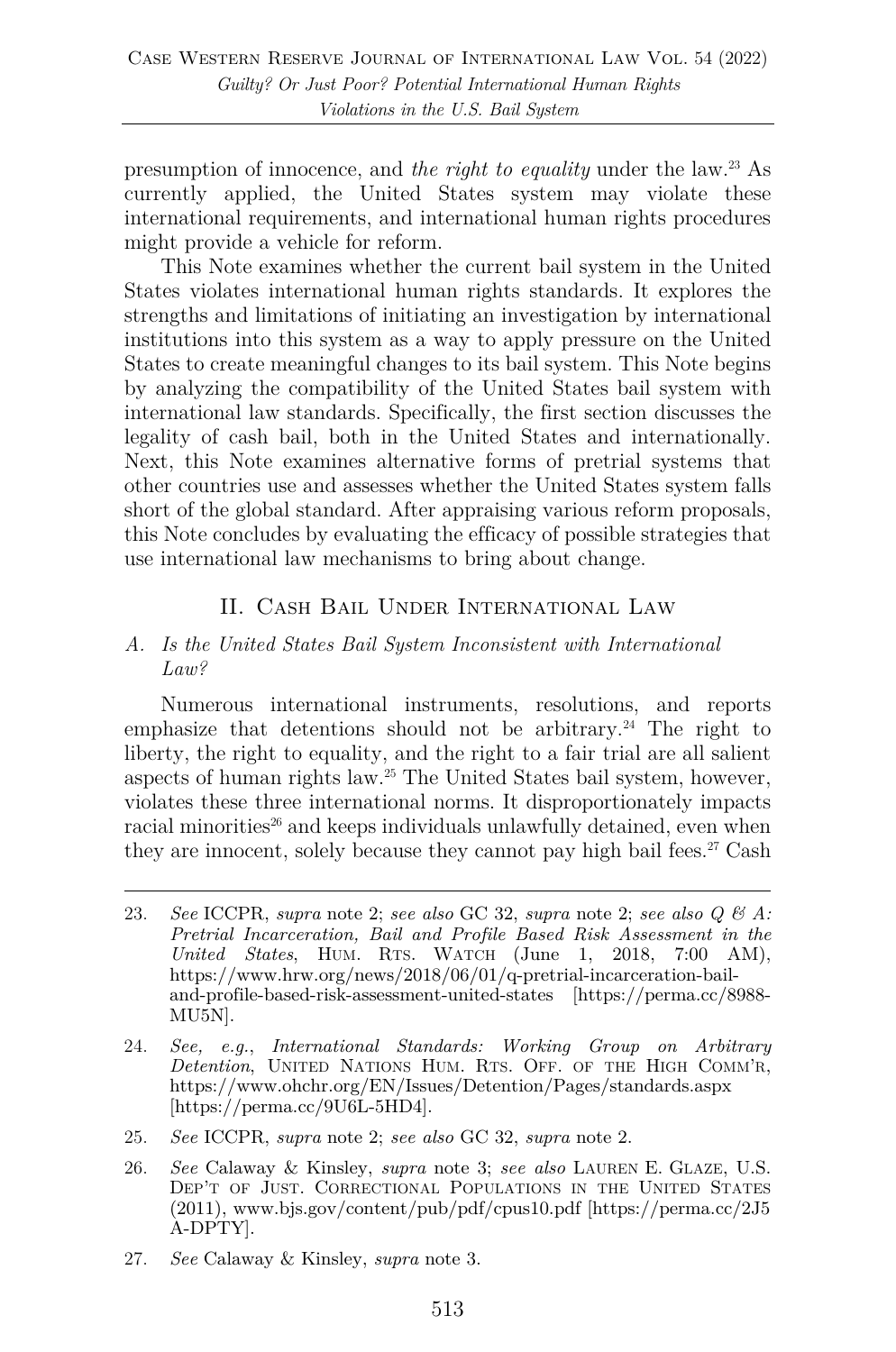bail does not apply equally throughout society and undermines defendants' right to a fair trial.<sup>28</sup> Moreover, it is also common practice in the United States criminal justice system to coerce a defendant into accepting a plea bargain in order to be released from pretrial custody.29

1. Background on the ICCPR

International law prohibits arbitrary detentions.<sup>30</sup> The International Covenant for Civil and Political Rights ("ICCPR"), 31 which is interpreted through the Human Rights Committee's General Comments,<sup>32</sup> seeks to protect individual liberties.<sup>33</sup> The United States is a party to this treaty, having ratified it in  $1992.^{34}$  While the United States, therefore, is obligated to uphold the standards that the treaty promulgates,35 its federal legislators have not enacted implementing

- 29. *See generally* Richard Klein, *Due Process Denied: Judicial Coercion in the Plea Bargaining Process*, 32 HOFSTRA L. REV. 1349 (2004).
- 30. Curtis A. Bradley & Jack L. Goldsmith, *Customary International Law as Federal Common Law: A Critique of the Modern Position*, 110 HARV. L. REV. 815, 840 (1997); *see also* RESTATEMENT (THIRD) OF THE FOREIGN RELATIONS LAW § 702 (AM. L. INST. 1987); s*ee also* U.N. Human Rights Committee, General Comment No. 29: Article 4: Derogations during a State of Emergency, U.N. Doc. CCPR/C/21/Rev.1/Add.11 (Aug. 31, 2001) [hereinafter GC 29].
- 31. ICCPR, *supra* note 2.
- 32. GC 32, *supra* note 2.
- 33. ICCPR, *supra* note 2; GC 32, *supra* note 2.
- 34. *See United Nations Human Rights Treaty Bodies*, U.N. TREATY BODY DATABASE, https://tbinternet.ohchr.org/\_layouts/15/TreatyBodyExter nal/Treaty.aspx?CountryID=187&Lang=EN [https://perma.cc/79WF-7PV8].
- 35. ICCPR, *supra* note 2*.* This standard, however, is not always applied in the United States. Frustratingly, the Supreme Court has observed that the United States Constitution supersedes treaty obligations. Although this is not always the case, there is Supreme Court precedent that the Constitution would prevail regardless of the contents of the treaty that it signed and ratified. *See, e.g.*, Ware v. Hylton, 3 U.S. 199, 236–37 (1796) ("A treaty cannot be the supreme law of the land, that is, of all the United States, if any act of a state legislature can stand in its way. If the constitution of a state . . . must give way to a treaty, and fall before it; can it be questioned, whether the less power, an act of the state legislature, must not be prostrate? It is the declared will of the people of the United States, that every treaty made by the authority of the United States, shall be superior to the constitution and laws of any individual state; and their will alone is to decide."); *see also Treaties as Law of the Land*, LEGAL INFO. INST., https://www.law.cornell.edu/constitutionconan/article-2/section-2/clause-2/treaties-as-law-of-the-land [https://perma.cc/D42G-DETY].

<sup>28.</sup> *Id.*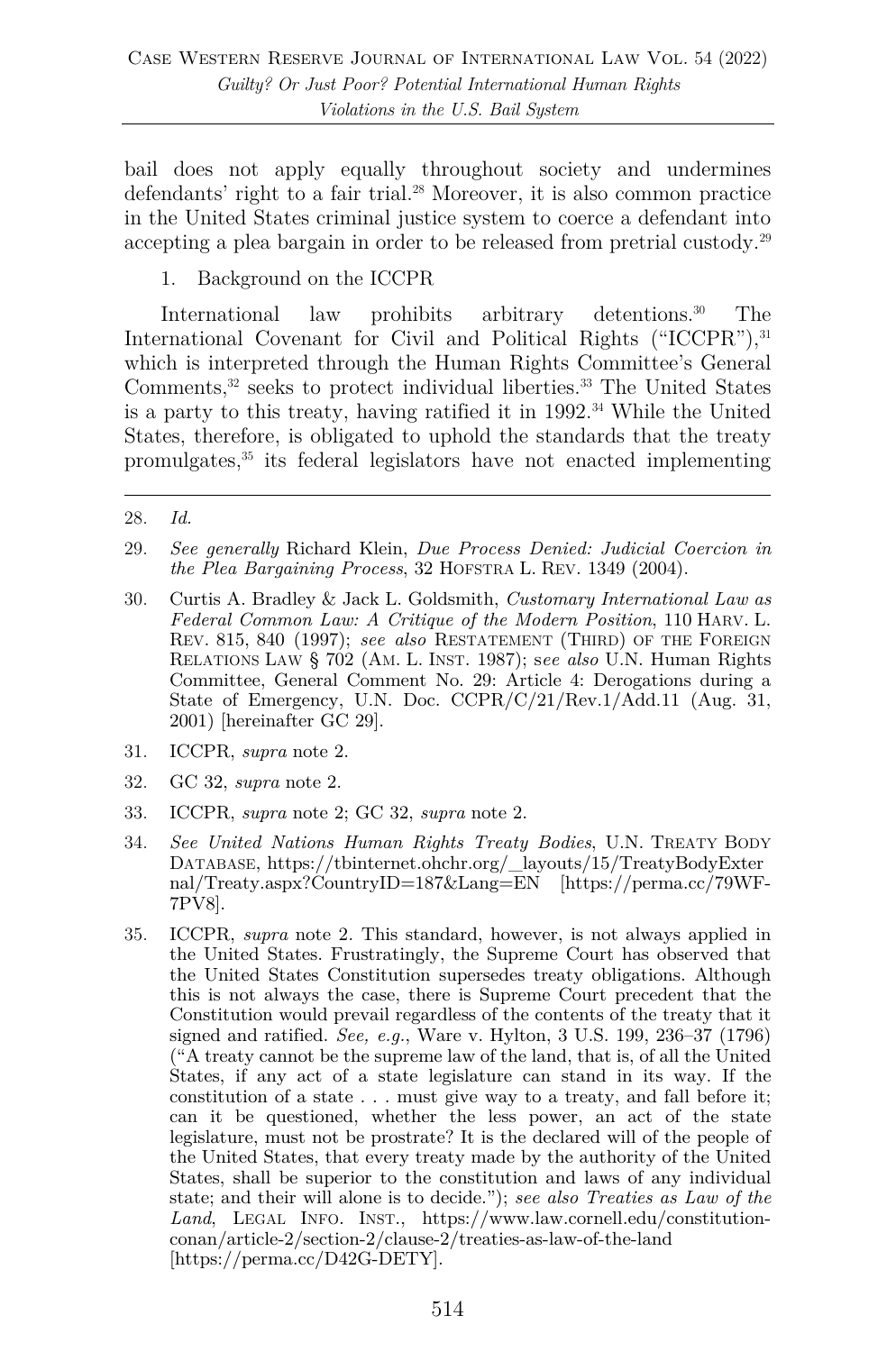legislation because United States legislators believe its domestic civil rights laws already implement the ICCPR's requirements. <sup>36</sup> As this Note will further detail, however, this is not always the case. There is a gap between domestic legislation and the requirements of the ICCPR.37

The ICCPR is a multinational treaty that commits its parties to respect the human rights of individuals as enumerated in its text.38 It is enforceable in United States courts by virtue of various domestic civil rights statutes, including the Alien Tort Statute.39 The ICCPR is part of the International Bill of Human Rights and is monitored by the ICCPR's Human Rights Committee, which reviews regular reports of State Parties on how the rights are being implemented.<sup>40</sup> State Parties must initially report one year after acceding to the Covenant.<sup>41</sup> In addition, all State Parties are obligated to submit reports on specific issues of concern whenever the Committee requests, which is typically every four years.42 The Committee examines each report and addresses its concerns and recommendations to the State Party in the form of "concluding observations."43 The United States has regularly complied with its obligation to provide reports to the Committee.<sup>44</sup>

- 37. *See* discussion *infra* Section II.A.3 (analyzing the legality of cash bail).
- 38. *See* ICCPR, *supra* note 2.
- 39. 28 U.S.C. § 1350. The Statute, however, can only apply in limited contexts. *See* Jesner v. Arab Bank, PLC, 138 S.Ct. 1386, 1390 (2018) ("The ATS was intended to promote harmony in international relations by ensuring foreign plaintiffs a remedy for international law violations when the absence of such a remedy might provoke foreign nations to hold the United States accountable.").
- 40. *See* ICCPR, *supra* note 2, at art. 28.
- 41. *Monitoring Civil and Political Rights*, U.N. OFF. OF THE HIGH COMM'R FOR HUM. RTS., https://www.ohchr.org/en/hrbodies/ccpr/pages/ccprin dex.aspx [https://perma.cc/FB7Q-4WKS].
- 42. *Id.*
- 43. *Id.*
- 44. *See, e.g*., *Human Rights Committee Considers Report of the United States*, U.N. OFF. OF THE HIGH COMM'R FOR HUM. RTS. (Mar. 14, 2014), https://www.ohchr.org/en/NewsEvents/Pages/DisplayNews.aspx?NewsI D=14383&LangID=E [https://perma.cc/447Z-CJFH]; *see also List of Issues Submission to the United Nations Human Rights Committee During its Periodic Review of the US*, HUM. RTS. WATCH (Jan. 14, 2019, 5:30

<sup>36.</sup> When the United States Senate gave its advice and consent regarding the ICCPR, it declared the treaty non-self-executing, which rendered it not directly enforceable in United States courts. David Kaye, *State Execution of the International Covenant on Civil and Political Rights*, 3 U.C. IRVINE L. REV. 95, 96 (2013).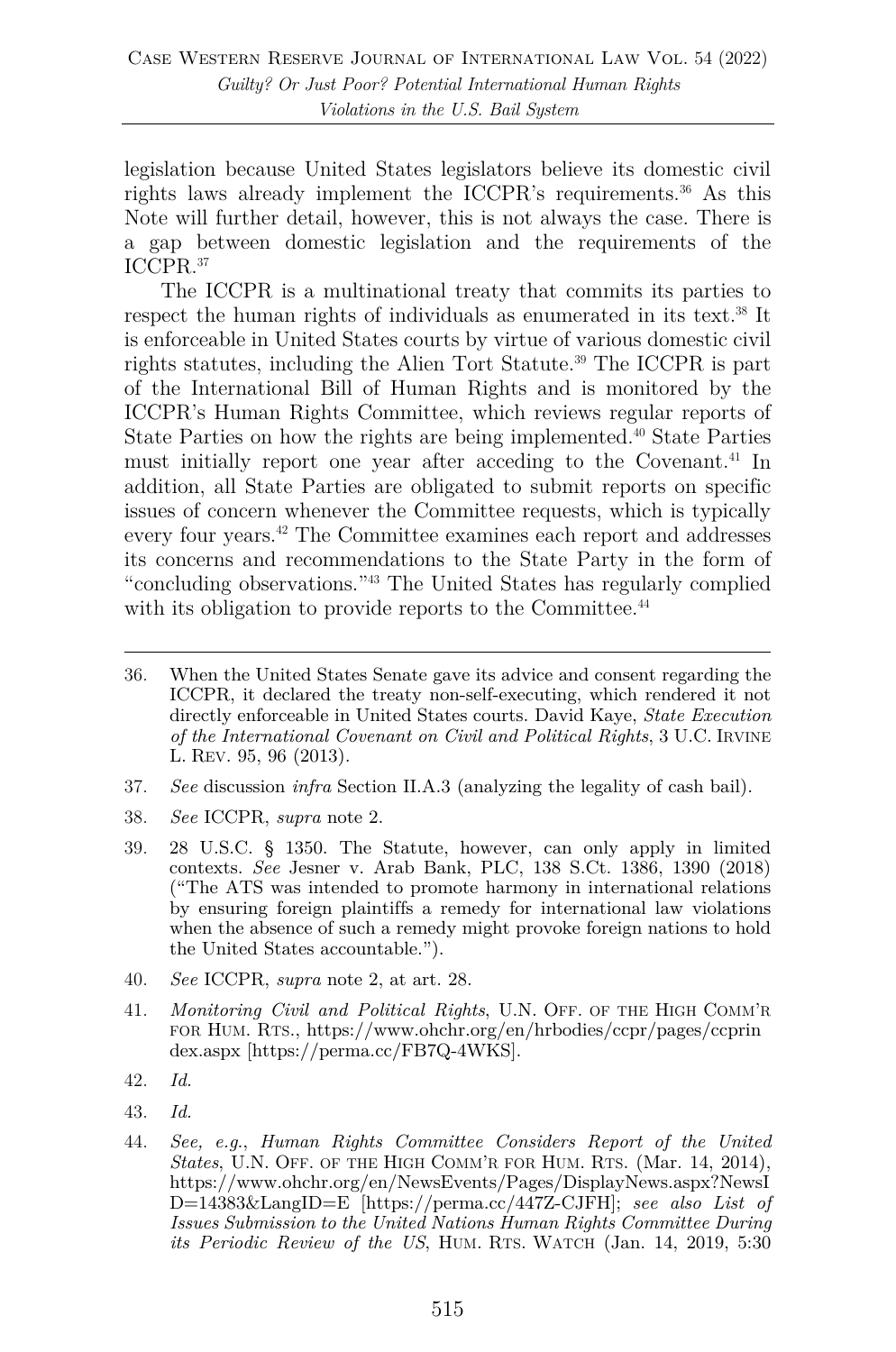Articles 9 and 14 of the ICCPR solidify the importance of prohibiting arbitrary detentions.45 Article 9 of the ICCPR describes the general right to liberty.46 This article expressly prohibits arbitrary arrests, and explicitly provides that "it shall not be the general rule that persons awaiting trial shall be detained in custody."47 Article 14 of the ICCPR describes the right to a fair trial.<sup>48</sup> Specifically, this article states "[a]ll persons shall be equal before the courts and tribunals" and "[e]veryone charged with a criminal offence shall have the right to be presumed innocent until proved guilty according to law."49 In addition, both articles describe the importance of a speedy trial.<sup>50</sup>

The Human Rights Committee is the body of independent experts that monitors implementation of the ICCPR by its State Parties<sup>51</sup> and that is charged with interpreting the ICCPR's provisions.<sup>52</sup> The Committee's General Comment 32 articulates to what extent the ICCPR's Article 14 ensures the proper administration of justice.<sup>53</sup> To this end it guarantees a series of specific rights: equality before courts and tribunals; a fair and public hearing by a competent, independent, and impartial tribunal; and a presumption of innocence.<sup>54</sup> It further enumerates the rights of persons charged with a criminal offense and sets forth the relationship of Article 14 with other provisions of the covenant.55

2. How the United States Bail System Works

In its most basic sense, the current United States bail system requires that a criminal defendant must pay a particular cash amount

PM), https://www.hrw.org/news/2019/01/14/list-issues-submissionunited-nations-human-rights-committee-during-its-periodic [https://perma.cc/9T5E-HUEF].

45. ICCPR, *supra* note 2, at art. 9, art. 14.

- 47. *Id.*
- 48. *Id.* at art. 14.
- 49. *Id.*
- 50. *Id.* at art. 9.
- 51. *Id.* at art. 28.
- 52. *Id.*; *see also* GC 29, *supra* note 30.
- 53. GC 32, *supra* note 2.
- 54. *Id*. ¶¶ 7, 15.
- 55*. Id*. ¶¶ 31–41 (discussing, in particular, the right to equality under the State's laws).

<sup>46.</sup> *Id.* at art. 9.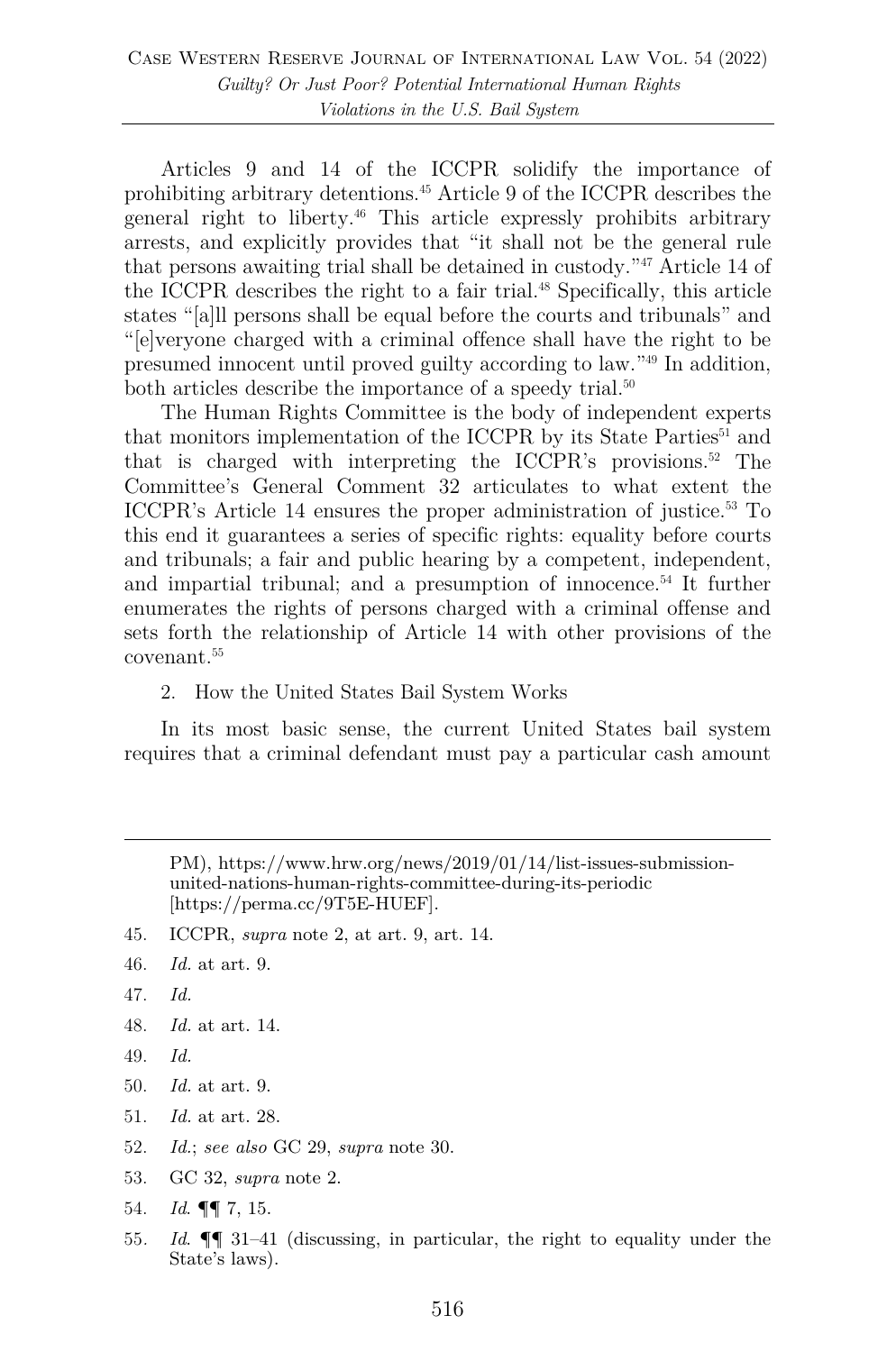to be released before his or her trial.<sup>56</sup> After a defendant is arrested, the defendant usually appears before a magistrate, who informs the defendant of the charges and sets the bail amount.<sup>57</sup> The judge is given broad discretion surrounding the type of bail to set, whether to waive bail, or whether bail should be denied.<sup>58</sup> Bail is set for two reasons:  $(1)$ the court is concerned that the defendant poses a significant risk to the community; or (2) the court is concerned that the defendant will not appear for his trial.59

Because individuals charged with a crime are entitled to a presumption of innocence, $60$  pretrial releases should be the rule and pretrial detentions should be the exception.61 Nevertheless, United States courts have often given the presumption of innocence short shrift in setting bail to ensure the accused's appearance at trial. $62$ 

3. Legal Analysis

The cash bail system prevalent in the United States violates the ICCPR as interpreted by the Human Rights Committee. Although the ICCPR clearly prohibits arbitrary detentions, <sup>63</sup> requiring the rights to liberty and equality, the United States cash bail system has historically detained persons for long periods of time simply because they are unable to pay the bail amount.<sup>64</sup> Additionally, studies have repeatedly shown

- 58. Johnson, *supra* note 56 ("A judge is given wide discretion in determining the type of bail to set or whether bail should be denied.").
- 59. *See, e.g.*, Roman L. Hruska, *Preventive Detention: The Constitution and the Congress*, 3 CREIGHTON L. REV. 36, 57 (1970) (noting bail could be used to address public safety concerns).
- 60. The presumption of innocence is a long-standing ideal in the United States judicial system. *See, e.g*., Coffin v. United States, 156 U.S. 432, 454 (1895).
- 61. *See, e.g.*, Laura Appleman, *Justice in the Shadowlands: Pretrial Detention, Punishment, & the Sixth Amendment*, 69 WASH. & LEE L. REV. 1297, 1331 (2012) (asserting past legislation affirmed pretrial releases as the norm).
- 62. *See, e.g.*, Trujillo v. State, 483 S.W.3d 801, 806 (Ark. 2016); *see also* Saunders v. Hornecker, 344 P.3d 771, 781 (Wyo. 2015); State v. Gutierrez, 140 P.3d 1106, 1107–08 (N.M. 2006).
- 63. *See* GC 32, *supra* note 2; *see also* GC 29, *supra* note 30.
- 64. *See* Samuel R. Wiseman, *Pretrial Detention and the Right to Be Monitored*, 123 YALE L.J. 1344, 1353–56 (2014) (explaining that pretrial

<sup>56.</sup> Nicholas P. Johnson, *Cash Rules Everything Around the Money Bail System: The Effect of Cash-only Bail on Indigent Defendants in America's Money Bail System*, BUFF. PUB. INT. L.J. 29, 36–37 (2019).

<sup>57</sup>*. See* PAUL BERNARD WICE, BAIL AND ITS REFORM: A NATIONAL SURVEY (U.S. Dep't of Just., 1973).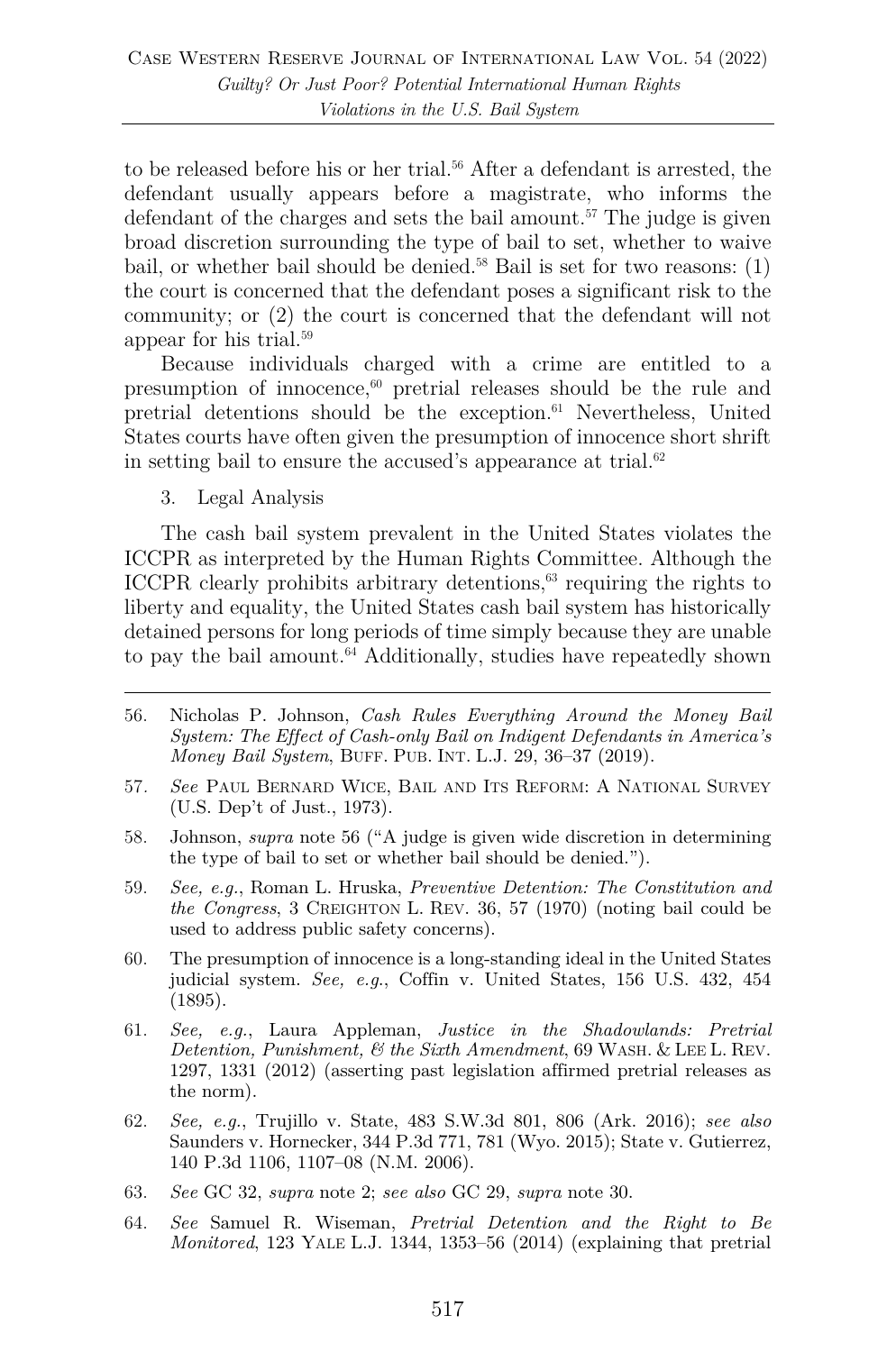that this system disproportionately affects people of color, violating their right to a fair trial and liberty compared to their white counterparts. 65

Although there is some room to debate the meanings of several ICCPR provisions, the cash bail system also violates how the Human Rights Committee has interpreted the ICCPR's provisions.<sup>66</sup> General Comment 32 Sections IV and V confirm that any pretrial restrictions must be consistent with the right to liberty, the presumption of innocence, and the right to equality under the law.67 It is wellestablished that the cash bail system unequally affects people of color.<sup>68</sup> If the bail system was as equitable as some argue, $69$  the demographics of incarcerated individuals awaiting trial would reflect the general population more closely.70 But, as noted above, that is simply not the case.71

Finally, the current cash bail system arguably violates the United States' own Constitution.72 The Constitution's Eighth Amendment

detainees are more likely to be convicted because detention induces pleading guilty); *see also Bail Reform*, ACLU, https://www.aclu.org/iss ues/smart-justice/bail-reform [https://perma.cc/YK28-L2ZH]. Even when defendants are guilty of committing the crimes they are accused of, detaining such individuals for long periods of time without trial still runs afoul of the ICCPR. The inability to pay cash bail has deeper effects than just procedural issues. When defendants are in jail for long periods of time, they feel pressured to accept plea deals in which they admit to crimes they may not have actually committed in order to maintain their employment statuses and feed their families.

- 65. *See generally* Adureh Onyekwere, *How Cash Bail Works*, BRENNAN CTR. FOR JUST. (Feb. 24, 2021), https://www.brennancenter.org/ourwork/research-reports/how-cash-bail-works [https://perma.cc/3VYH-MLWG].
- 66. *See* GC 32, *supra* note 2, ¶ 35.
- 67. *Id.* ¶¶ 30–37.
- 68. *See generally* Onyekwere, *supra* note 65.
- 69. *See, e.g.*, United States v. Salerno, 481 U.S. 739, 747 (1987) (holding that pretrial detentions can be "a potential solution to a pressing societal problem" and that the Bail Reform Act was constitutional because the government's interest outweighs individual liberty).
- 70. *See generally* Connelly & Linthorst, *supra* note 3, at 145; *see also* Van Brunt & Bowman, *supra* note 3, at 738; *see also* Calaway & Kinsley, *supra* note 3, at 798.
- 71. *See* Connelly & Linthorst, *supra* note 3, at 145.
- 72. *See generally* Kellen Funk, *The Present Crisis in American Bail*, YALE L.J.F. 1098, 1099–1103 (2019) (surveying the constitutional theories and circuit splits regarding bail in the United States).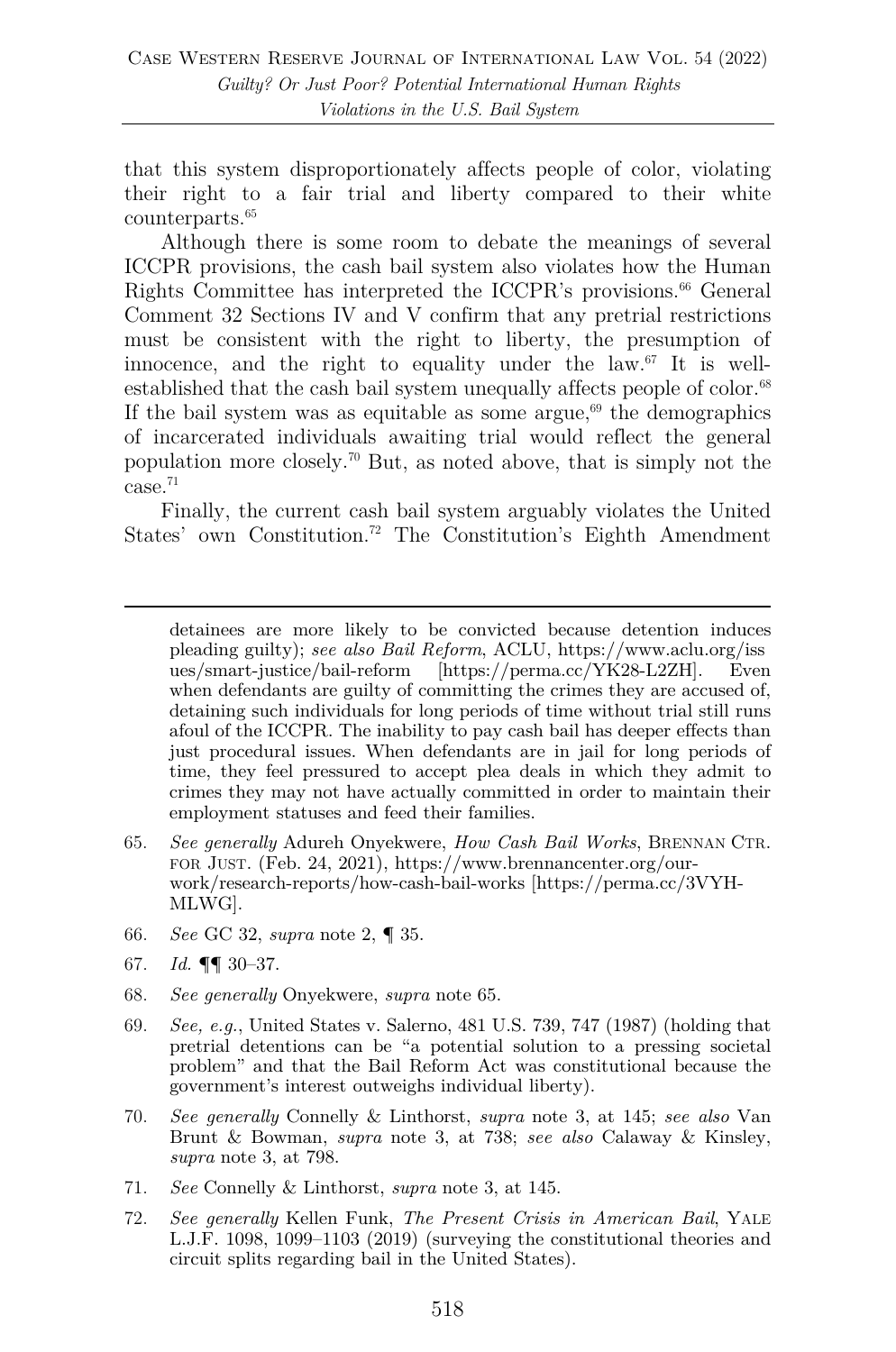prohibits excessive bail or fines, <sup>73</sup> and its Fourteenth Amendment provides equal protection<sup>74</sup> to all those in the United States.<sup>75</sup> Cash bail, however, is often set so extraordinarily high that it is nearly impossible for middle- and low-income persons to pay it.<sup>76</sup> As people of color are the ones most affected by this system, the state is, consequently, also failing to provide for equal protection under the law.<sup>77</sup>

Although the United States has hesitated to apply international standards domestically,<sup>78</sup> legal scholars and United States courts have increasingly considered the use of international law as it relates to domestic law.79 Notably, in determining the constitutionality of the juvenile death penalty in *Roper v. Simmons*, Justice Anthony Kennedy stated, "[i]t is proper that we acknowledge the overwhelming weight of international opinion."80 Although the makeup of the Supreme Court has changed since *Roper*<sup>81</sup>, Justice Kennedy was not, and is not, alone in believing international laws and customs play a part in analyzing and deciding cases domestically.<sup>82</sup>

- 73. U.S. Const. amend. VIII.
- 74. U.S. CONST. amend. XIV, § 1.
- 75. *See generally* Connelly & Linthorst, *supra* note 3, at 154; *see also* ACLU, *supra* note 64.
- 76. *See generally* Connelly & Linthorst, *supra* note 3; *see also* ACLU, *supra*  note 64; *The Ins and Outs of Bail*, MARSHALL PROJECT, https://www.themarshallproject.org/2020/10/28/the-ins-and-outs-of-bail [https://perma.cc/D7AT-4S9U] (stating that bail amounts vary with a nationwide median of \$10,000 for felonies).
- 77. *See generally* Connelly & Linthorst, *supra* note 3, at 154; *see also* ACLU, *supra* note 64.
- 78. Justice Stephen Breyer, Address at the American Society of International Law 97th Annual Meeting (Apr. 4, 2003), https://www.supremecourt.go v/publicinfo/speeches/viewspeech/sp\_04-04-03 [https://perma.cc/RWW6-LP8U].
- 79. *Id.*
- 80. Roper v. Simmons, 543 U.S. 551, 578 (2005) (holding that the Eighth Amendment forbids the death penalty on juvenile offenders under the age of eighteen).
- 81. Peter J. Benekos & Alida V. Merlo, *A Decade of Change:* Roper v. Simmons*, Defending Childhood, and Juvenile Justice Policy*, 30 CRIM. JUST. POL'Y REV. 102, 104 (2016) (discussing how the Supreme Court has addressed the severity of juvenile sentencing).
- 82. Stewart M. Patrick, *The Global Implications of Justice Kennedy's Retirement*, COUNCIL ON FOREIGN REL. (June 28, 2018, 12:32 PM), https://www.cfr.org/blog/global-implications-justice-kennedysretirement [https://perma.cc/LR66-KT5V].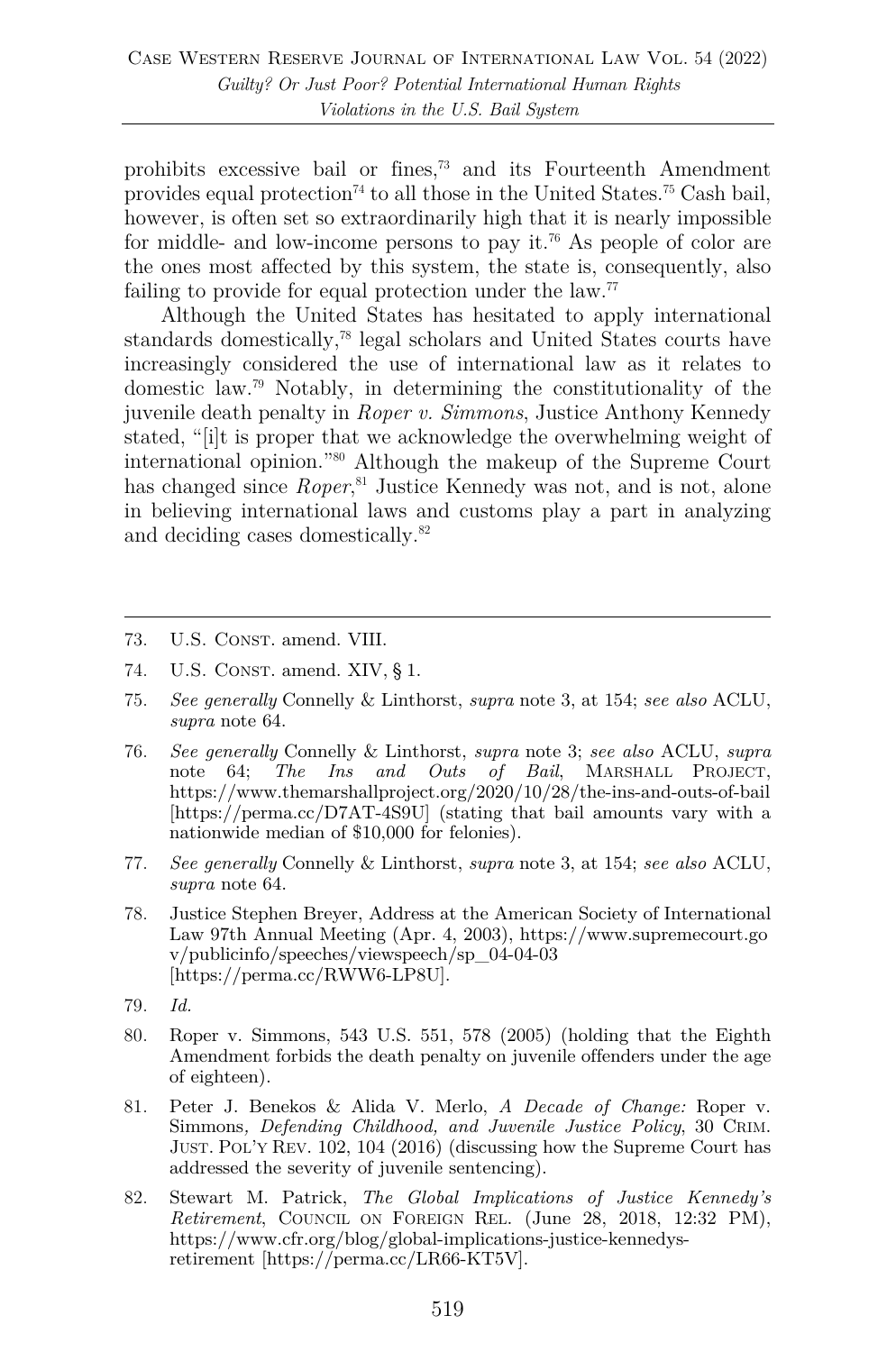The United States cash bail system has created a situation where defendants are treated better if they are rich than if they are poor.<sup>83</sup> Those who are unable to post bail are held against their will, regardless of their ability to eventually prove their innocence. Further, the obvious racial disparities violate both international and domestic standards.<sup>84</sup> This system is plagued with such legal, social, and ethical problems that it simply cannot be the best way to operate pretrial detentions. An assessment of other countries' systems for pretrial release strongly suggests that it is not.

#### *B. Pretrial Systems Around the World*

The cash bail system employed in the United States is not the international norm.85 Globally, most countries reject cash bail systems similar to the one the United States uses.<sup>86</sup> Around the world, countries use various pretrial systems $87$  and some even employ better ways to run cash bail systems that do not have the same discriminatory effects as the United States system. <sup>88</sup> Alternatives exist that the United States should consider when reforming its own system.

1. Examples of Pretrial Systems Used Around the World

The international consensus is to reject the cash bail system.<sup>89</sup> Although cash bail is used in some other parts of the world, $90$  only the United States and the Philippines have a cash bail system that is

- 87. *See* HEARD & FAIR*, supra* note 86; *see also* Liptak, *supra* note 86.
- 88. *See* HEARD & FAIR*, supra* note 86; *see also* Jacobson, *supra* note 86; Liptak, *supra* note 86.
- 89. *See* HEARD & FAIR*, supra* note 86; *see also* Jacobson, *supra* note 86; Liptak, *supra* note 86.
- 90. *See, e.g.*, A.M. VAN KALMTHOUT ET AL., PRE-TRIAL DETENTION IN THE EUROPEAN UNION 934 (C. Morgenstern ed. 2009) (ebook).

<sup>83.</sup> EQUAL JUST. INITIATIVE, *supra* note 22.

<sup>84.</sup> ICCPR, *supra* note 2, at art. 2; *see also* GC 32, *supra* note 2.

<sup>85.</sup> *See generally* ROY WALMSLEY, WORLD PRE-TRIAL/REMAND IMPRISONMENT LIST, INST. FOR CRIME & JUST. POL'Y RSCH. (3d ed. 2016).

<sup>86.</sup> *See* CATHERINE HEARD & HELEN FAIR, INSTIT. CRIME & JUST. POL'Y RSCH, PRE-TRIAL DETENTION AND ITS OVER-USE (2019); Louis Jacobson, *Are U.S., Philippines the Only Two Countries with Money Bail?*, POLITIFACT (Oct. 9, 2018), https://www.politifact.com/factchecks/2018/oct/09/gavi n-newsom/are-us-philippines-only-two-countries-money-bail/ [https://perma.cc/KM5K-WNDM]; *see also* Adam Liptak, *Illegal Globally, Bail for Profit Remains in U.S.*, N.Y. TIMES (Jan. 1, 2008), https://www.nytimes.com/2008/01/29/us/29bail.html [https://perma.cc/CD5R-GWQ2].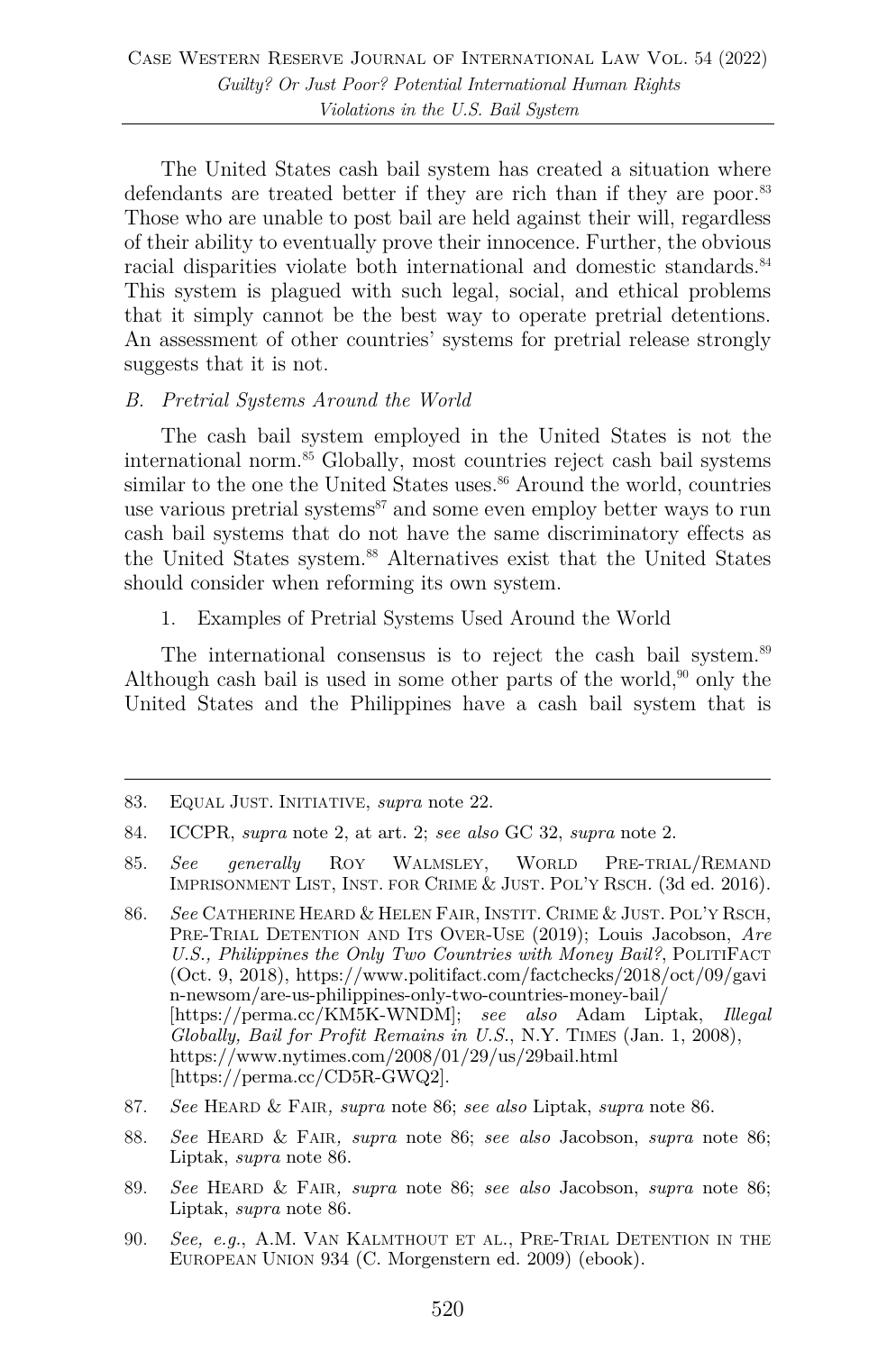dominated by commercial bondsmen.<sup>91</sup> This makes a difference because a commercial bail industry has a financial stake in the system's continued use, which creates a significant roadblock to reform.<sup>92</sup> The rest of the world considers the American approach an example of how not to set up a pretrial system, noting the commercial aspect of the United States bail system is an obstruction of justice.<sup>93</sup> Some countries use a mix of methods to ensure that defendants appear for trial but avoid cash bail.<sup>94</sup> Others just ask defendants to promise to show up for trial.<sup>95</sup> Some make failure to appear a separate crime.<sup>96</sup> Some attach strict conditions to release, like reporting to the police frequently. $97$ Some make defendants liable for a given sum should they fail to appear but do not collect it upfront.<sup>98</sup> Others require a deposit in cash from the defendant, family members or friends, which is returned when the defendant appears, but avoid the use of a commercial bondsman.<sup>99</sup>

Although some countries, such as some in the European Union, have cash bail, it is treated much differently than in the United States.100 EU Member States require very specific procedures before EU courts impose bail on defendants<sup>101</sup>—it is not nearly<sup>102</sup> as automatic as

- 93. *See generally* F.E. DEVINE, COMMERCIAL BAIL BONDING: A COMPARISON OF COMMON LAW ALTERNATIVES (1991) (examining how fifteen common law countries provide effective alternative to the United States commercial bail system).
- 94. Liptak, *supra* note 86 (citing DEVINE, *supra* note 93).
- 95. *Id.*
- 96. *Id.*
- 97. *Id.*
- 98. *Id.*
- 99. *Id.* Although the current structure of the United States bail system only maintains 10% payment of the bond that will not be refunded, the median bail amount in the United States is \$10,000. *See* MARSHALL PROJECT, *supra* note 76. This means 10% of that amount would still be between \$1,000 and \$1,500 which is much more money than most defendants have on hand. This high cost is not found in other international systems. *See generally* KALMTHOUT ET AL., *supra* note 90.
- 100. KALMTHOUT ET AL., *supra* note 90.
- 101. *See, e.g.*, EUR. CT. H.R., GUIDE ON ARTICLE 5 OF THE EUROPEAN CONVENTION ON HUMAN RIGHTS: RIGHT TO LIBERTY AND SECURITY 41 (Apr. 30, 2021).
- 102. *Id.* ("[T]he amount set for bail must be duly justified in the decision fixing bail . . . and must take into account the accused's means . . . and his capacity to pay.").

<sup>91.</sup> Jacobson, *supra* note 86.

<sup>92.</sup> HEARD & FAIR, *supra* note 86.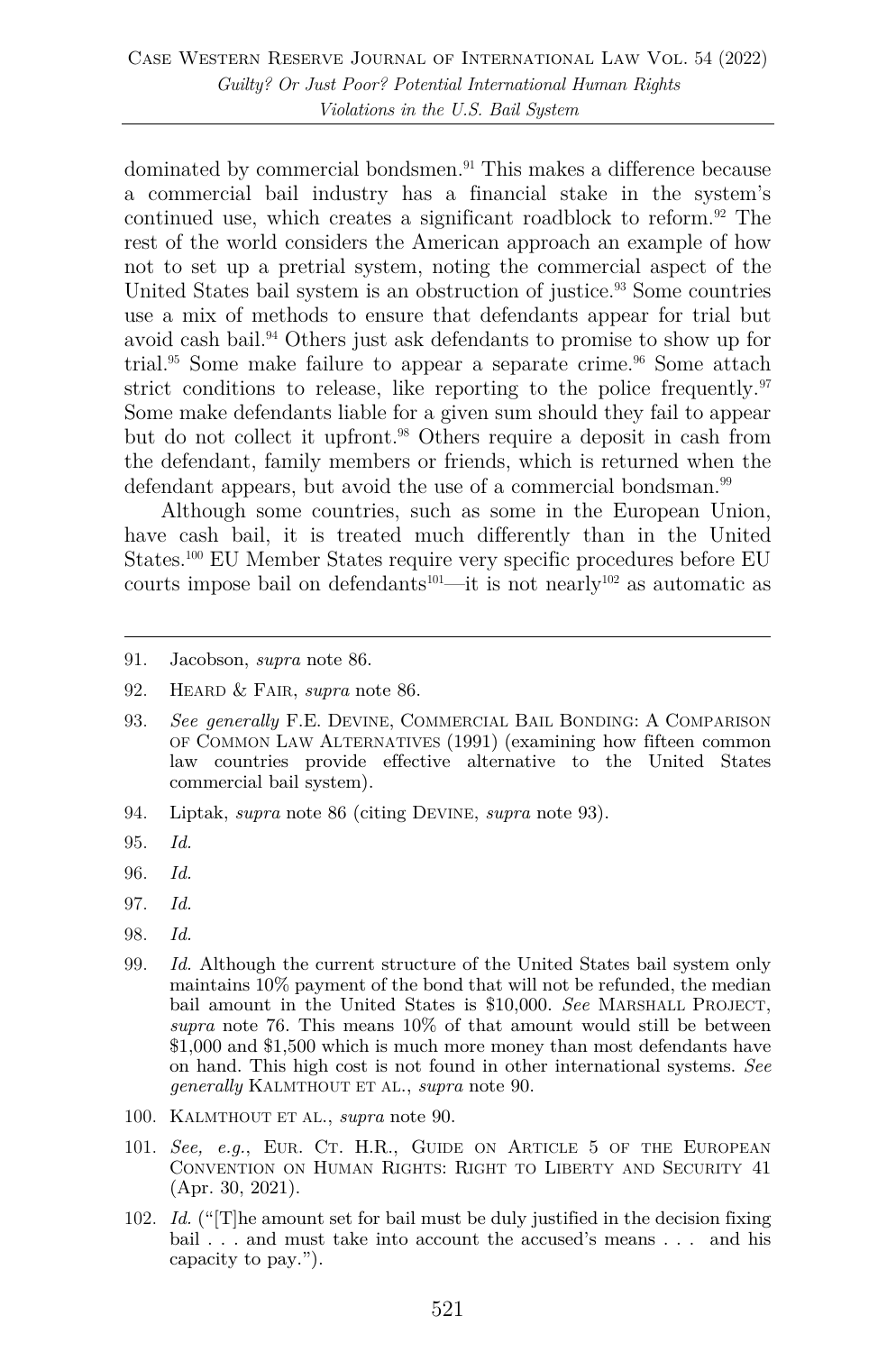it is in the United States.103 A prominent study by the European Commission showed that although the EU Member States are plagued with their own pretrial detention issues, those issues are nowhere near as concerning as those of the United States.104 That study also found that (1) Europe's rate of pretrial detentions is much lower; (2) the EU Member States are pushing to end pretrial detentions in Europe altogether; and (3) bail is not imposed automatically on every arrested defendant.105 Even if the United States were irrevocably committed to continuing a cash bail system, the EU model demonstrates the possibility of a more effective and less discriminatory method of doing so.106

Even purged of a commercial bondsman, most countries avoid a pretrial system based chiefly on financial security deposits.107 Cash bail is not the only pretrial system the United States could employ, and the current system is in desperate need of reform. Currently, approximately half a million people in the United States are detained pretrial meaning they are awaiting trial and are legally innocent until proven guilty.<sup>108</sup> Forty-three percent of this population is Black,<sup>109</sup> even though approximately only twelve percent of the country's total population is Black.110 Furthermore, this system *costs* the United States approximately  $$13.6$  billion a year,<sup>111</sup> due to the institutional and administrative costs associated with detaining so many people who cannot pay the exorbitant bail fee.112 Objectively, there is a pressing need for reform.

Fortunately, the United States has many options to replace its current flawed system. To list a few, the United States could fully

- 103. *See generally* KALMTHOUT ET AL., *supra* note 90.
- 104. For example, the United Kingdom's pretrial detainees accounted for less than twenty percent of its total prison population each year from 1999 to 2007. *Id.* at 938.
- 105. *Id.* at 946.
- 106. *Compare United Kingdom: England & Wales*, WORLD PRISON BRIEF, https://www.prisonstudies.org/country/united-kingdom-england-wales [https://perma.cc/K3AG-W2EF], *with* PRISON POL'Y INITIATIVE, *supra*  note 20.
- 107. KALMTHOUT ET AL., *supra* note 90, at 950.
- 108. PRISON POL'Y INITIATIVE, *supra* note 20.
- 109. *Id.*
- 110. Sawyer, *supra* note 18.
- 111. PRISON POL'Y INITIATIVE, *supra* note 20. It is very likely that the estimated costs could be much more. BAIL PROJECT, *supra* note 20.
- 112. Median bail bond amounts are estimated to be \$10,000. PRISON POL'Y INITIATIVE, *supra* note 20; *see also* PRETRIAL JUST. INST., *supra* note 21.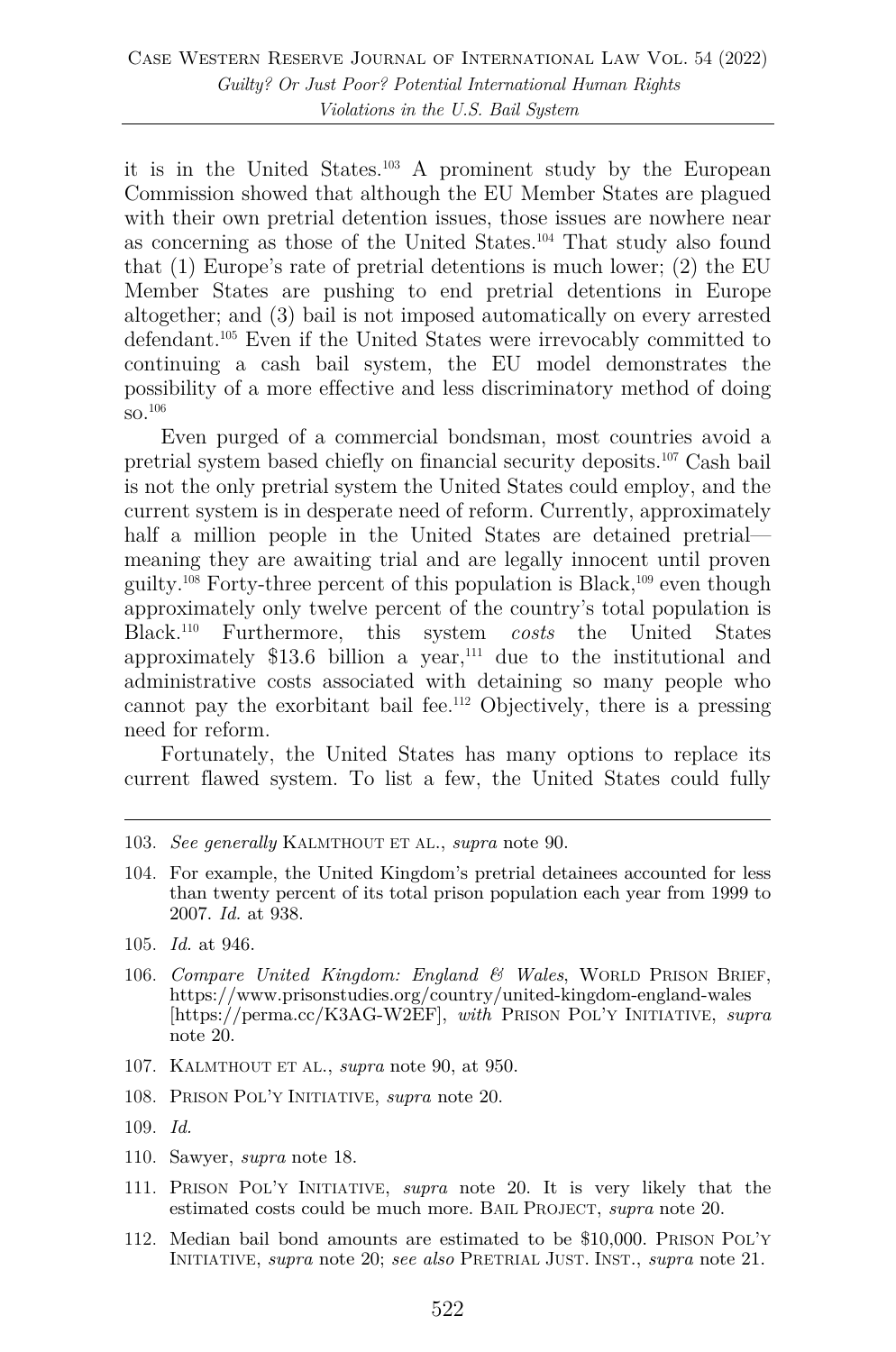refund cash bail,113 end cash bail altogether, and/or use anklemonitoring and phone tracking systems.<sup>114</sup>

Money put the United States in this predicament, and money can take the United States out of it. Like other countries that use cash bail, <sup>115</sup> the individual states within the United States could shift their systems to a fully refundable model.<sup>116</sup> This means the money posted for bail would be refunded to the defendant or applied to their overall court fees. Instead of the current "ransom" model where money is never returned, the money would only be held up until the defendant shows up to court for their trial, at which point it is released to them.117 Because the states would be less incentivized to detain individuals in order to make a profit,118 the only individuals who would be detained are the ones who truly serve a danger to the community.<sup>119</sup>

Outside of strictly financial solutions, pretrial systems could also resemble the current system of parole. In lieu of jailing people who cannot post bail, a judge could let them go free on the condition that they agree to meet with a social worker a designated number of times per month and maintain regular phone contact with that person until the resolution of their case.<sup>120</sup>

Additionally, since bail is based on a fear that people who committed crimes will leave the jurisdiction to avoid prosecution, the system could employ tracking devices.121 Some examples of tracking systems include ankle monitors or even simply tracking cellphones.<sup>122</sup>

- 113. *See generally* KALMTHOUT ET AL., *supra* note 90.
- 114. Wiseman, *supra* note 64, at 1366.
- 115. Jacobson, *supra* note 86.
- 116. *See, e.g*., *Being Charged with a Crime*, GOV.UK, https://www.gov.uk/ charged-crime/bail [https://perma.cc/Z3S5-YSLS].
- 117. Although the defendant rarely has to pay the full bail bond amount, the current system still requires thousands of dollars to be paid to a commercial bondsman. This would also make the commercial bond industry resistant to change as it would put them out of business. Gillian B. White, *Who Really Makes Money Off of Cash Bail*, THE ATLANTIC (May 12, 2017), https://www.theatlantic.com/business/archive/2017/05 /bail-bonds/526542/ [https://perma.cc/M6BJ-NN6D].
- 118. The commercial bail industry makes approximately \$2 billion in profit each year. *Id.*
- 119. Sawyer & Wagner, *supra* note 16.
- 120. Liptak, *supra* note 86 (citing DEVINE, *supra* note 93).
- 121. There may be racial and ethical issues associated with this proposal as well. BAIL PROJECT, *supra* note 20.
- 122. *See* Johnson, *supra* note 56, at 90. Some commentators have taken this a step, or perhaps several steps, further and proposed all accused criminals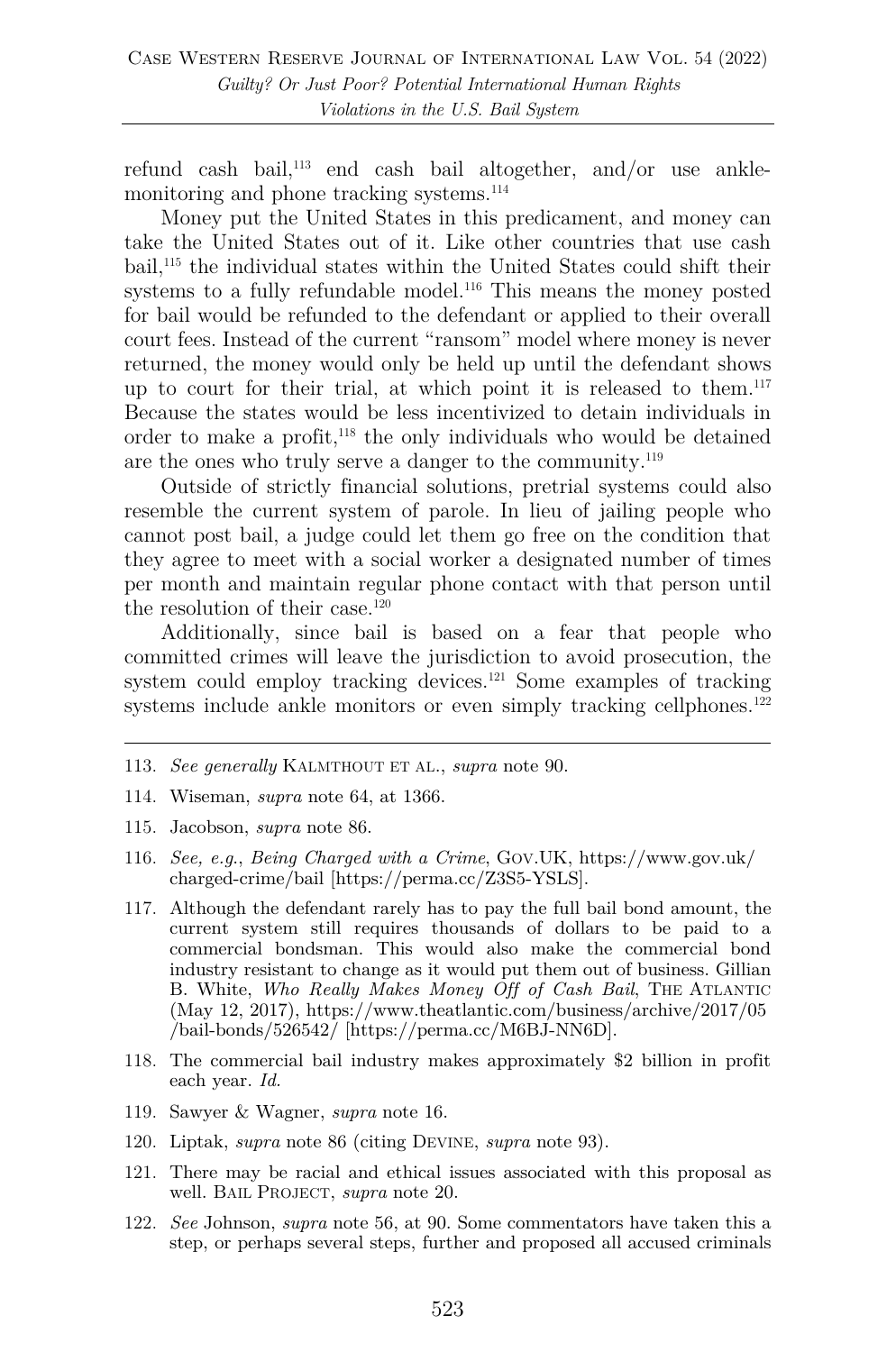Instead of keeping the accused in jails, they would have the ability to go home to await their trial, and the government can ensure that the defendant will remain within its jurisdiction until their trial.<sup>123</sup>

Finally, any reform effort should address the underlying reasons that lead law enforcement officers to detain a disproportionate number of poorer persons and people of color.<sup>124</sup> The problem associated with bail is not merely one of low-income people not being able to afford bail––the problem lies also in policing in general. It is well-documented that police patrol more often in poorer communities and communities of color,<sup>125</sup> and this over-policing results in profiting off these communities when combined with the existing bail issues.<sup>126</sup> Therefore, a reform that changes policing to be more generally equitable could address the issues associated with bail as well.<sup>127</sup>

Critics of these approaches would likely argue that these methods shift the burden onto taxpayers to ensure that the charged person is showing up to court.<sup>128</sup> Although there will be some costs associated

be fitted with shock collars. *See* Milt Policzer, *Bail Alternatives*, COURTHOUSE NEWS SERV. (Aug. 27, 2018), https://www.courthousenew s.com/bail-alternatives [https://perma.cc/234U-7F9N].

- 123. Returning to court could be as simple as sending text messages with reminders of your court date. Calaway & Kinsley, *supra* note 3, at 807.
- 124. Elizabeth Hinton et al., *An Unjust Burden: The Disparate Treatment of Black Americans in the Criminal Justice System*, VERA INST. OF JUSTICE (May 2018), https://www.vera.org/downloads/publications/for-therecord-unjust-burden-racial-disparities.pdf [https://perma.cc/7K43- VYY2].
- 125. *See, e.g.*, Michael A. Robinson, *Black Bodies on the Ground: Policing Disparities in the African American Community*––*An Analysis of Newsprint from January 1, 2015, Through December 31, 2015*, 48 J. BLACK STUD. 551, 558 (2017).
- 126. The commercial bail industry brings in \$2 billion in profit per year. When poorer communities and people of color are over-policed, communities and people disproportionately arrested, and subjected to the bail system, that profit comes from those marginalized communities. White, *supra* note 117.
- 127. For a discussion on many of the implicated sociological issues, *see* ALICE GOFFMAN, ON THE RUN: FUGITIVE LIFE IN AN AMERICAN CITY (FIELDWORK ENCOUNTERS AND DISCOVERIES) (2014) (detailing Goffman's fieldwork and observations during the six years she lived in a disadvantaged neighborhood in Philadelphia).
- 128. *See* Samuel R. Wiseman, *Pretrial Detention and the Right to Be Monitored*, 123 YALE L.J. 1344, 1363 (2014) (noting that pretrial supervision programs, while highly beneficial, can be highly expensive). *reprinted in* Nicholas P. Johnson, *Cash Rules Everything Around the Money Bail System: The Effect of Cash-Only Bail on Indigent Defendants in America's Money Bail System*, 36 BUFF. ENV'T. L.J. 29, 31 (2019); John S. Goldkamp & Michael R. Gottfredson, *Bail Decision Making and*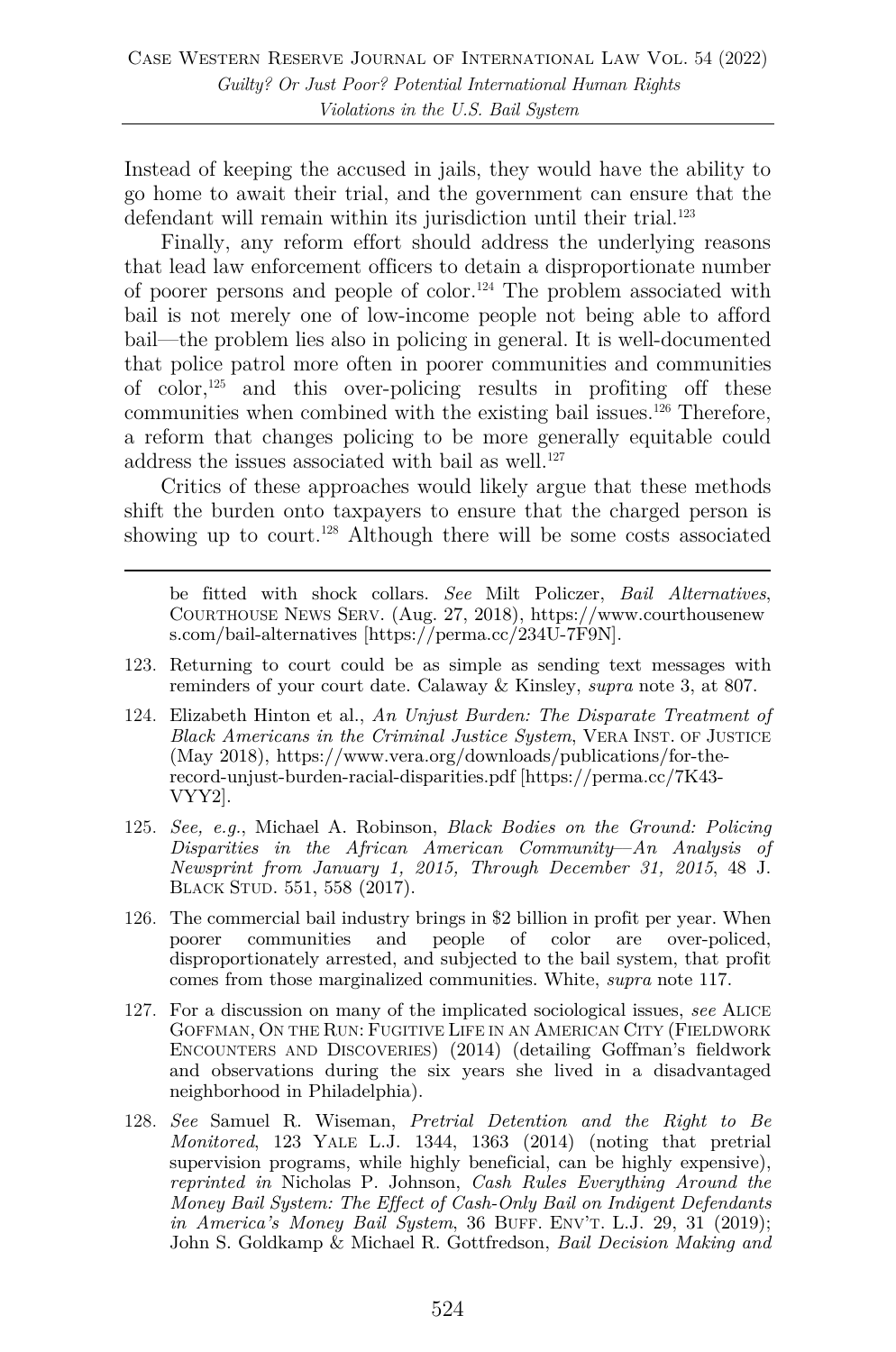with some of these options (e.g., purchasing surveillance systems), these alternatives would still not cost nearly as much as the current method.129 As most of the costs associated with pretrial detentions relate to housing and booking hundreds of thousands of individuals,<sup>130</sup> lowering the number of pretrial detainees would consequently lead to overall cost savings,<sup>131</sup> no matter which options are chosen.

Furthermore, critics of reform would likely argue that releasing defendants could increase the danger to the community because their release could lead to an increase of crime.132 This fear is unsupported by current crime statistics.133 In fact, current data indicates the opposite.134 Studies show that pretrial releases do not negatively impact public safety, and, in some instances, even resulted in a decrease in crime.135 The current data suggests that reliance on cash bail has merely led to an increase in pretrial detentions––and has not met its intended goal of protecting the public.136

While these are only *some* alternatives that could be considered as part of a bail-reform effort, each could alleviate many of the system's existing problems. Even though there may be some initial costs associated with some of the reforms, the result would lead to an overall cost savings for the states.137 These options would also lower the number

*Pretrial Detention*, L. & HUM. BEHAV. 227, 228–29 (1979), *reprinted in*  Wendy R. Calaway & Jennifer M. Kinsley, *Rethinking Bail Reform*, 52 U. RICH. L. REV. 795, 797 (2018).

- 129. PRETRIAL JUST. INST., PRETRIAL JUSTICE: HOW MUCH DOES IT COST? (2017); CHRISTOPHER T. LOWENKAMP ET AL., NAT'L INST. OF CORRECTIONS, THE HIDDEN COSTS OF PRETRIAL DETENTION (2013).
- 130. *New ACLU of Ohio Report Estimates Ohio Could Save \$199 to \$264 Million Each Year by Adopting Common Sense Bail Reform Policies*, ACLU OHIO (Sept. 17, 2020), https://www.acluohio.org/en/pressreleases/new-aclu-ohio-report-estimates-ohio-could-save-199-264-millioneach-year-adopting [https://perma.cc/QN5V-CVFG].
- 131. Shima B. Baughman, *Costs of Pretrial Detention*, 97 B.U. L. REV. 1, 30 (2017).
- 132. Dermot Shea, *New York's New Bail Laws Harm Public Safety*, N.Y. TIMES (Jan. 23, 2020), https://www.nytimes.com/2020/01/23/opinion/sheanypd-bail-reform.html [https://perma.cc/RW28-LQZA].
- 133. Sawyer & Wagner, *supra* note 16.
- 134. Tiana Herring, *Releasing People Pretrial Doesn't Harm Public Safety*, PRISON POL'Y INITIATIVE (Nov. 17, 2020), https://www.prisonpolicy.org /blog/2020/11/17/pretrial-releases/ [https://perma.cc/5J3X-JVUD].
- 135. *Id.*
- 136. Sawyer & Wagner, *supra* note 16; *see also id.*
- 137. Henry F. Fradella & Christine S. Scott-Hayward, *Advancing Bail and Pretrial Justice Reform in Arizona*, 52 ARIZ. ST. L.J. 845, 849.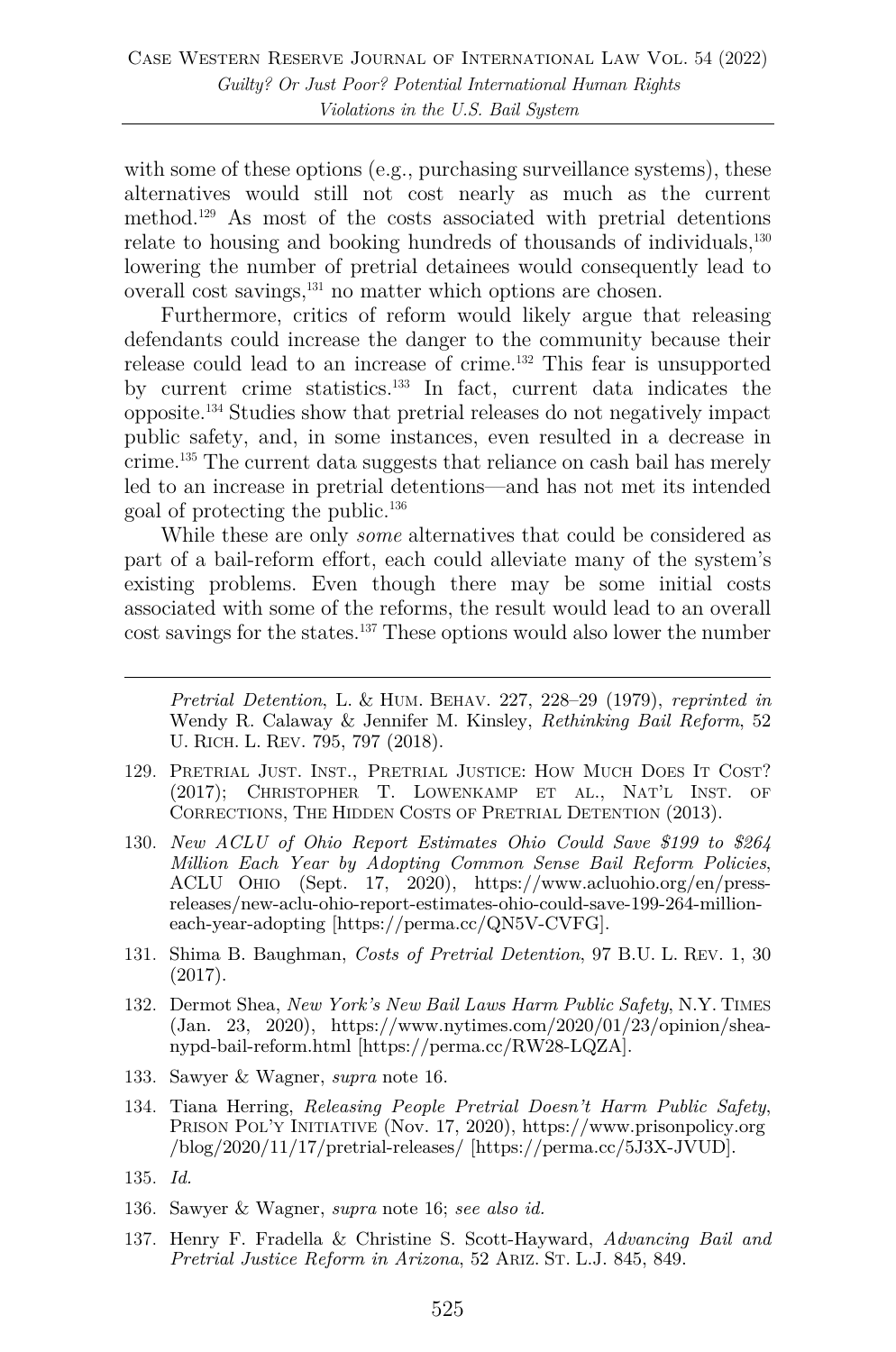of pretrial detainees and would resolve many of the disparity issues associated with the current system.138 Ultimately, each one of these alternatives could bring us closer to what we think of as justice.139

2. Limits of the Tenth Amendment

The Tenth Amendment to the United States Constitution<sup>140</sup> limits how the federal government can regulate each state's money-bail practices for criminal defendants.141 The Supreme Court of the United States has generally viewed pretrial release to be a regulatory matter, rather than a penal matter, that would implicate due process.<sup>142</sup> As long as the government asserts that it has a legitimate interest in limiting pretrial releases, the Court has refused to involve itself. 143

Further, under the Tenth Amendment, the federal government likely cannot directly impose its own will on the states' regulatory matters.144 Although the United States Congress could legislate on regulatory matters as they relate to federal crimes tried in federal courts, those standards would not, and likely could not, directly apply in state-level proceedings.

That being said, the United States federal government often imposes federal regulatory policies that have state-level effects.145 These effects often indirectly pressure states into implementing similar standards across the board.146 Through financial incentives, the federal

- 140. U.S. CONST. amend. X.
- 141. ALISON M. SMITH, CONG. RSCH. SERV., R45533, U.S. CONSTITUTIONAL LIMITS ON STATE MONEY-BAIL PRACTICES FOR CRIMINAL DEFENDANTS 11 (2019).
- 142. *Id.*; *see, e.g*., United States v. Salerno, 481 U.S. 739, 739 (1987).
- 143. *See, e.g.*, United States v. Salerno, 481 U.S. 739, 739 (1987).
- 144. *See* U.S. CONST. amend. X; *see also* Morgan v. Ford Motor Co., 224 W. Va. 62, 68–69 (2009) ("As we have frequently indicated, '[p]re-emption of state law by federal statute or regulation is not favored 'in the absence of persuasive reasons—either that the nature of the regulated subject matter permits no other conclusion, or that the Congress has unmistakably so ordained.'"). *But see* Missouri v. Holland, 252 U.S. 416, 434 (1920) (noting that the treaty is not forbidden by the Tenth Amendment to be enforceable in court).
- 145. Taleed El-Sabawi, *MHPAEA & Marble Cake: Parity & the Forgotten Frame of Federalism*, 124 DICK. L. REV. 591, 612 (2020).
- 146. *Id.* at 606.

<sup>138.</sup> PRISON POL'Y INITIATIVE, *supra* note 20.

<sup>139.</sup> *See* 7 LAWRENCE K. MARKS, NEW YORK PRETRIAL CRIMINAL PROCEDURE § 4:3 (2d ed. 2021); *see also* Johnson, supra note 56, at 68–72; *see also* Calaway & Kinsley, *supra* note 3, at 137.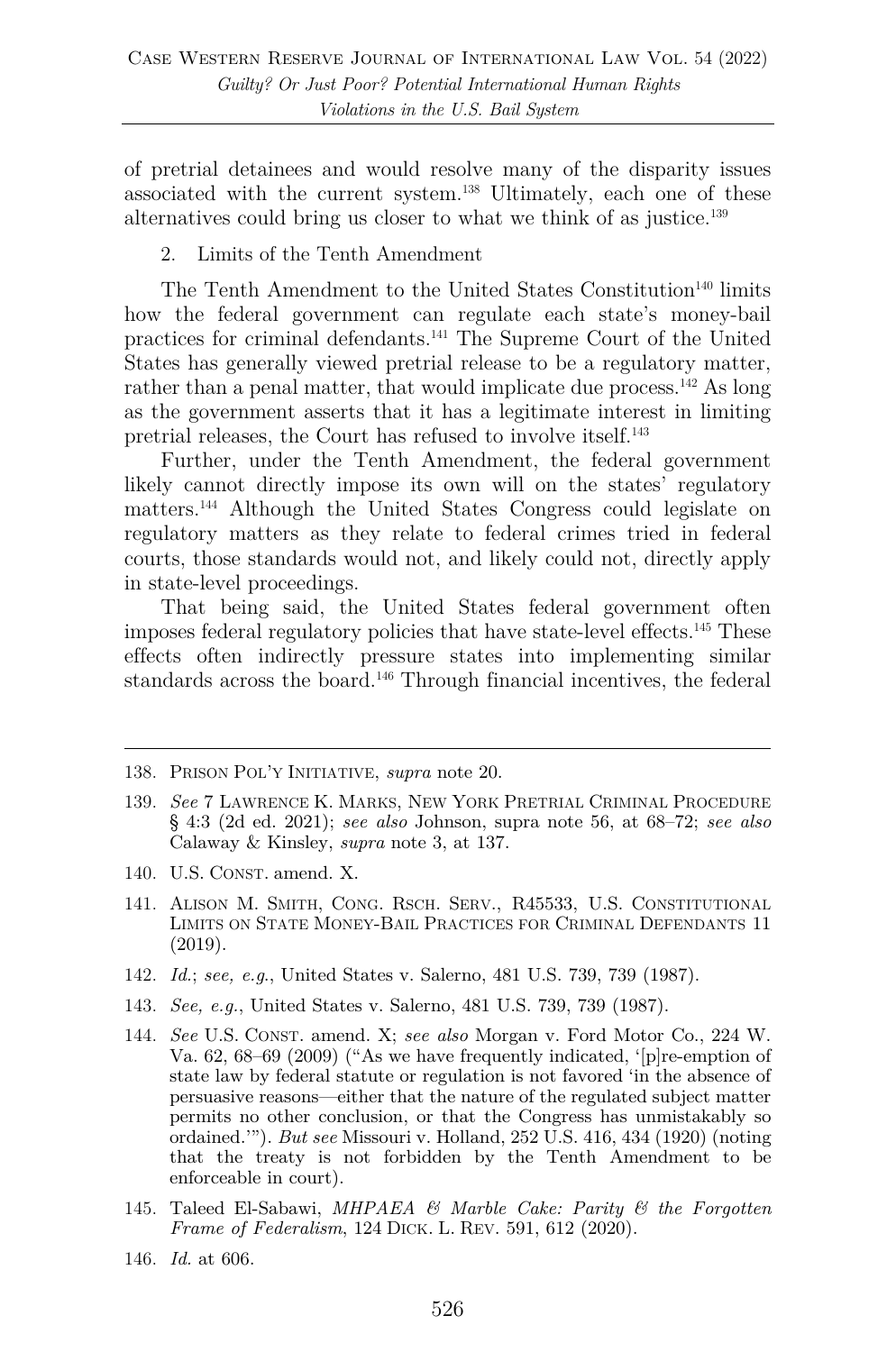government now indirectly regulates areas in regular state governance, such as highway funds, $147$  educational testing, $148$  and medical care. $149$ 

Additionally, past United States Supreme Court precedent has held that Congress may implement statutes that enforce international treaties, regardless of the Tenth Amendment.150 In *Missouri v. Holland*, the Court held that a statute that protects migratory bird patterns between the United States and Canada trumps the Tenth Amendment.<sup>151</sup> The Court reasoned that the Supremacy Clause<sup>152</sup> renders treaties part of the "supreme law of the land,"153 overriding state-level concerns regarding the treaty because the national interest could only be fulfilled by federal action.<sup>154</sup> Therefore, if an organization such as the Human Rights Committee rules that the United States bail system must be reformed in order to comply with the ICCPR, Congress could get around Tenth Amendment concerns citing *Holland* as mandatory authority.155

#### *C. Policy Considerations and Recommendations*

Bail reform is currently at the center of United States social justice reform.156 Several non-profits have dedicated their work entirely to this issue<sup>157</sup> and a significant number of politicians have called for reform.<sup>158</sup>

- 148. *See* Matthew Lynch, *Understanding Federal Funding Part I: 3 Types of School Funding*, THE EDVOCATE (Sept. 18, 2016), https://www.theedad vocate.org/understanding-federal-funding-part-3-types-school-funding/ [perma.cc/MR5M-ZUZZ].
- 149. *See* TAX POL'Y CTR., *Key Elements of the U.S. Tax System*, *in* BRIEFING BOOK 346–47 (2020).
- 150. Missouri v. Holland, 252 U.S. 416, 432 (1920).
- 151. *Id*. at 434.
- 152. U.S. CONST. art. VI, § 2
- 153. Missouri v. Holland, 252 U.S. at 433.
- 154. *Id.* at 435.
- 155. *Id.* at 433, 435.
- 156. Lea Hunter, *What You Need to Know About Ending Cash Bail*, CTR. FOR AM. PROGRESS (Mar. 16, 2020), https://cdn.americanprogress.org/conte nt/uploads/2020/03/23094429/04-23 Ending-Cash-Bail.pdf?  $ga=2.108$ 384774.527451271.1600607442-1341126521.1599065186 [https://perma.cc/5JGY-94V8].
- 157. *See generally The Bail Project*, THE BAIL PROJECT (2020), https://bailproject.org/ [https://perma.cc/LW8T-X88Z] [hereinafter The Bail Project].
- 158. *See generally Bail Reform and Risk Assessment: The Cautionary Tale of Federal Sentencing*, 131 HARV. L. REV. 1125, 1130 (Feb. 9, 2018),

<sup>147.</sup> *See, e.g*., 23 U.S.C. §§ 101(a)(6), 101(a)(11).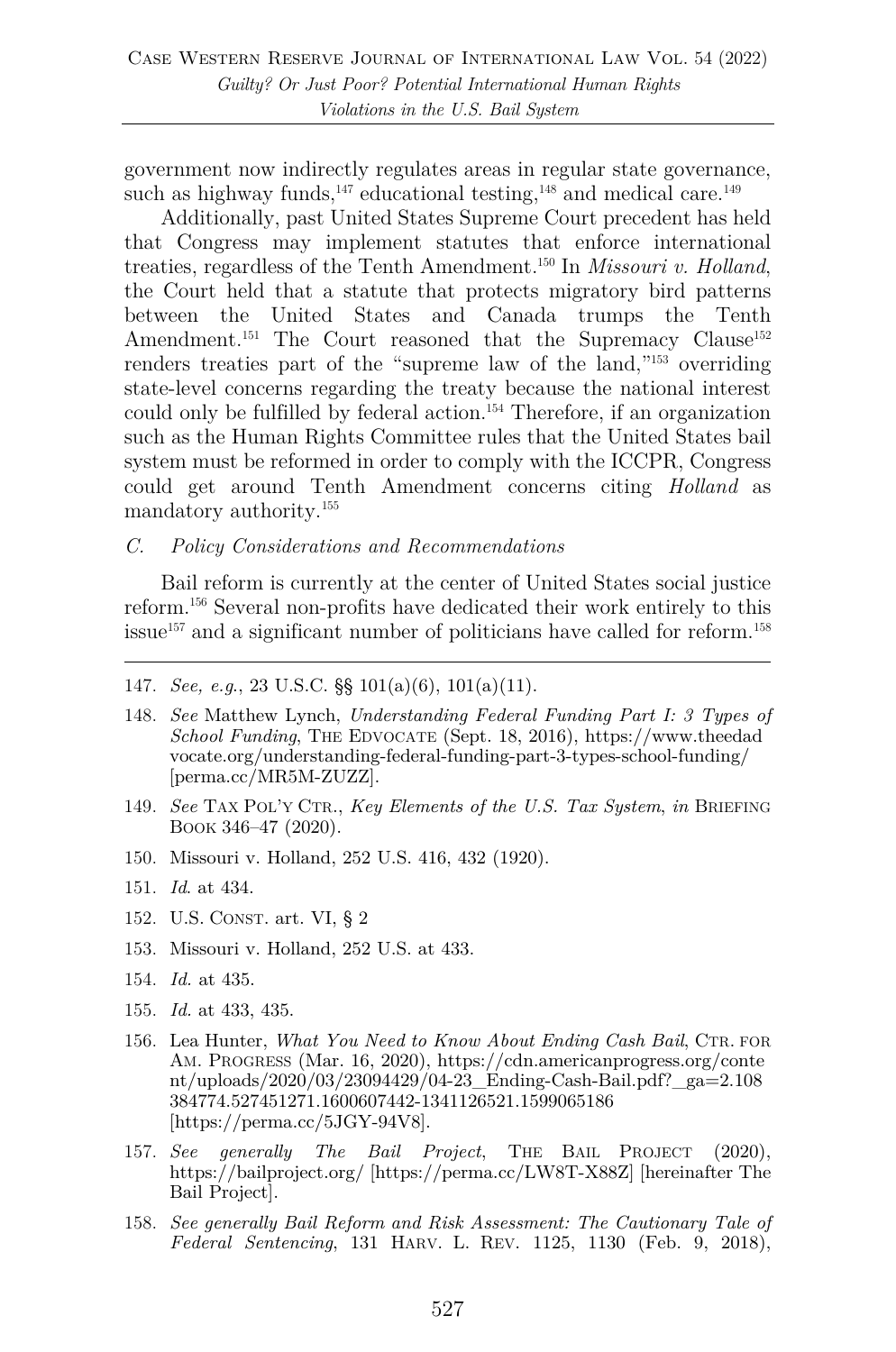Unfortunately, there is no tangible end to the current system in sight.<sup>159</sup> As the situation continues to evolve, there is an overwhelming need for intensive investigations, recommendations, and subsequent reforms to follow.160 Although any intervention by an international body has its limitations,<sup>161</sup> international human rights institutions have often been successful in facilitating domestic reforms.<sup>162</sup>

1. Current Issues with Enforcing the ICCPR

In *Medellin v. Texas*, <sup>163</sup> the United States Supreme Court held that non-self-executing treaties, <sup>164</sup> even ratified human rights treaties, cannot be enforced in United States courts unless the treaty is accompanied by domestic legislation.165 This would include the ICCPR.166 Although the United States has ratified the treaty, there is an obvious absence of accompanying legislation to make it selfexecuting. Although some commentators believe that courts will still be receptive to treaties by treating them as non-binding, persuasive

https://harvardlawreview.org/2018/02/bail-reform-and-risk-assessmentthe-cautionary-tale-of-federal-sentencing/; Kamala Harris & Rand Paul, *To Shrink Jails, Let's Reform Bail*, N.Y. TIMES (Jul. 20, 2017), https://www.nytimes.com/2017/07/20/opinion/kamala-harris-and-randpaul-lets-reform-bail.html [https://perma.cc/STX6-HFQY].

- 159. *See generally Bail Reform and Risk Assessment: The Cautionary Tale of Federal Sentencing*, *supra* note 158, at 1141.
- 160. Harris & Paul, *supra* note 158.
- 161. *See, e.g*., Hans Kelsen, *Limitations on the Functions of the United Nations*, 55 YALE L. REV. 997 (1946); *see also* Chiara Villani, *The United Nations: Strengths and Weaknesses*, INT'L ASS'N FOR POL. SCI. STUDENTS (Mar. 12, 2015), https://www.iapss.org/2015/03/12/the-united-nationsstrengths-and-weaknesses/ [https://perma.cc/4ZJC-J4LY].
- 162. Villani, *supra* note 161.
- 163. Medellin v. Texas, 552 U.S. 491 (2008).
- 164. Carlos Vasquez, Prof. L. Geo. U. L. Ctr., Presentation on the Distinction Between Self-Executing and Non-Self-Executing Treaties in International Law at University of Oxford (May 10, 2018).
- 165. *Medellin*, 552 U.S. at 552 n.2 (Breyer, J., dissenting).
- 166. David Sloss, *The Domestication of International Rights: Non-Self-Executing Declarations and Human Rights Treaties*, 24 YALE L.J. INT'L L., 129, 167 (1999).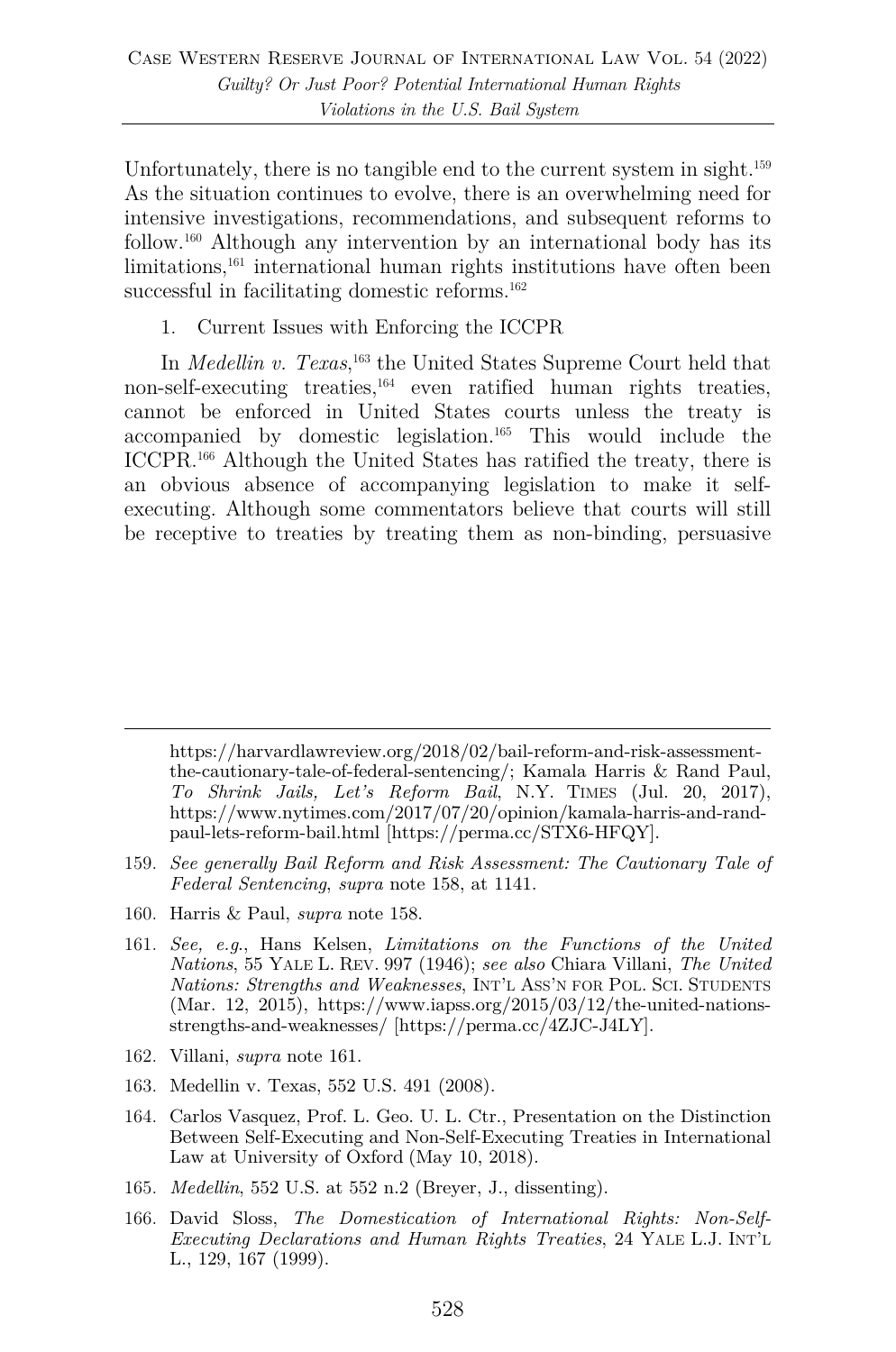authority, $167$  the fact remains that the treaty currently does not bind the United States or its states in domestic courts. 168

Because the ICCPR is a non-self-executing treaty,  $^{169}$  the only potential it currently has for enforcement in United States courts would be through litigation. Such litigation, however, would be plagued with problems of its own. For example, the Alien Tort Statute ("ATS")170 only applies to tort claims against non-United States nationals,171 but the ICCPR pertains to the civil rights of all individuals within a State's territory and subject to its jurisdiction.172 Therefore, the ATS would only apply to ICCPR violations against foreign nationals in United States territory. Additionally, the Supreme Court in *Sosa v. Alvarez-Machain*<sup>173</sup> ruled that the ATS would not apply to minor violations of customary international law, $174$  and the Court could likely hold a case involving bail to be such a minor violation. Further, such a litigation campaign would be overly costly and complicated.175 Therefore, it is unlikely that such a litigation campaign would succeed, so it is more efficient to, instead, strive for codified legislative reform.

- 168. There could be a way for the United States to be held liable at the International Court of Justice. This option would require its own dedicated discussion but could nonetheless be an avenue for accountability. *See generally Uphold International Law*, UNITED NATIONS, https://www.un.org/en/sections/what-we-do/uphold-international-law/ [https://perma.cc/3M39-ZPGW].
- 169. Sloss, *supra* note 166, at 167.
- 170. 28 U.S.C. § 1350 (1964). The ATS grants United States federal courts original jurisdiction for an alien who committed a tort violating international law or a United States treaty.
- 171. *Id.*
- 172. ICCPR, *supra* note 2, at art. 2.
- 173. Sosa v. Alvarez-Machain, 542 U.S. 692 (2004).
- 174. *Id*. at 724.
- 175. *See, e.g*., Megan Ming Francis, *The Price of Civil Rights: Black Lives, White Funding, and Movement Capture*, 53 L. & SOC'Y REV. 275, 279 (2019). Even if creating a litigation campaign for cash bail could be possible, the details of that campaign would require its own dedicated paper on the topic. Accordingly, this paper will not attempt to delve into a discussion on the intricacies of such a campaign.

<sup>167.</sup> Johanna Kalb, *Human Rights Treaties in State Courts: The International Prospects of State Constitutionalism After Medellin*, 115 PENN ST. L. REV. 1051, 1053 (2011).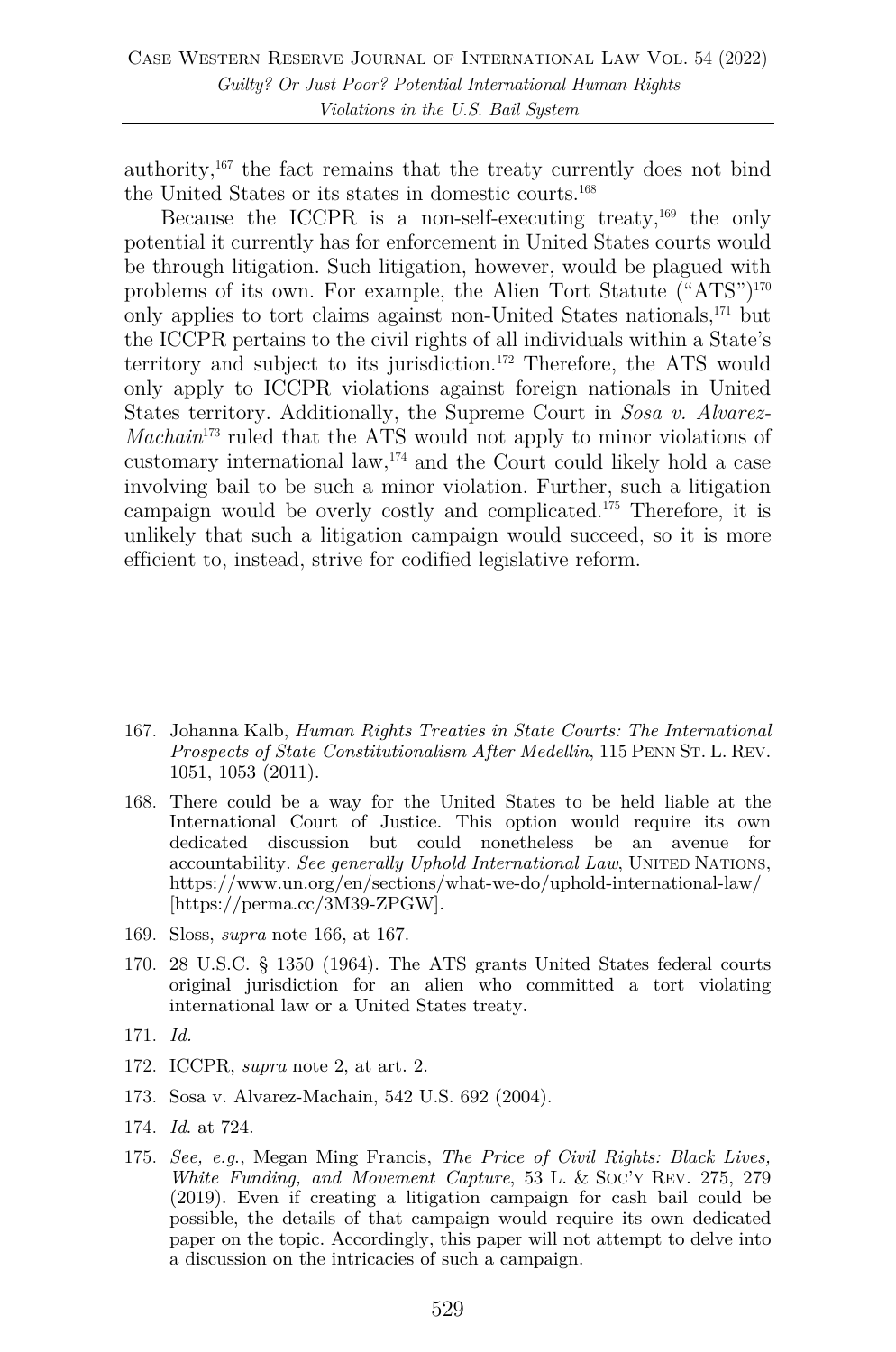#### 2. History of Failed Bail Reform within the United States

Bail reform in the United States has continually fallen flat despite overwhelming public support to end cash bail.176 Not only that, but the few reforms that have come to fruition have resulted in a plethora of their own problems and have often resulted in the mere replacement of one discriminatory system with another.<sup>177</sup>

The political structure in the United States has inhibited any kind of bail reform.178 For the reasons previously stated, reform of the United States bail structure would either require coordinated state action or indirect federal action.179 In order to implement meaningful federal legislation, however, a bill must jump through numerous hoops.180 At any point in the process the drafted bill can "die."181 In the 116th Congress, only one percent of bills drafted by Congress became enacted laws.182 Although the United States President may bypass Congress and issue executive orders, the political community often disfavors this option.183 Furthermore, executive orders have limits and obstacles of its own.184

The United States has left it to the individual states to reform their own respective bail systems,<sup>185</sup> and that has proven to be disastrous.<sup>186</sup>

- 177. Jeremy B. White, *California Ended Cash Bail. Why Are So Many Reformers Unhappy About It?*, POLITICO MAG. (Aug. 29, 2018), https://www.politico.com/magazine/story/2018/08/29/californiaabolish-cash-bail-reformers-unhappy-219618 [https://perma.cc/9BWC-DYDL].
- 178. Mac Walton, *Bail Reform and Intimate Partner Violence in Maine*, 71 ME. L. REV. 139, 146 (2019).
- 179. *See supra* Section II.B.2.
- 180. *How Laws Are Made and How to Research Them*, USAGOV, https://www.usa.gov/how-laws-are-made [https://perma.cc/ERX7-P9M P].
- 181. *Id.*
- 182. *See Statistics and Historical Comparison*, GOVTRACK, https://www.gov track.us/congress/bills/statistics [https://perma.cc/UVD7-5VUC].
- 183. Tara L. Branum, *President or King – The Use and Abuse of Executive Orders in Modern-Day America*, 28 J. LEG. 1, 9 (2002).
- 184. *See, e.g.*, Medellin v. Texas, 552 U.S. 491 (2008) (overruling an executive order by the president to enforce a non-self-executing treaty on state courts. Without the necessary Congressional action, there is no binding authority on the states); *see also* Branum, *supra* note 183, at 61–62.
- 185. Because this power is not explicitly given to the federal government, it is given to the state. *See* U.S. CONST. amend. X.
- 186. *See, e.g.*, White, *supra* note 177.

<sup>176.</sup> *See generally* Hunter, *supra* note 156.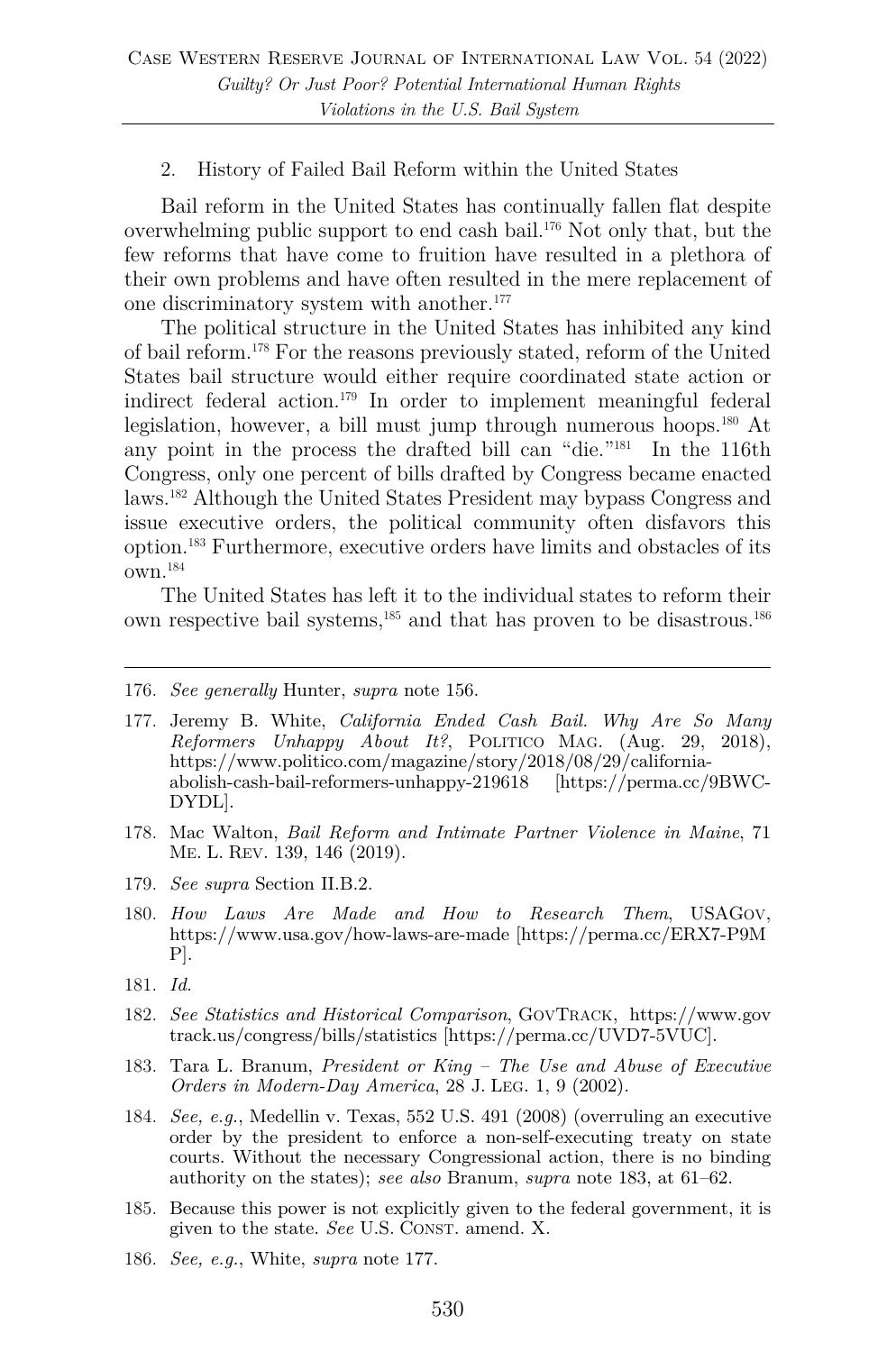In a recent example, California tried to end cash bail but only succeeded in creating another discriminatory system.187 In 2018, the state passed a law promising criminal justice reform, but instead became a lesson in the inherent political and legal difficulties of enacting successful criminal justice reform.188 The new law replaced the old system of money-based freedom with a new one of risk-based assessments and preventive detention.189 While the goal of ending cash bail was to have fewer people in jail before their trial, California headed in the opposite direction: giving local judges sweeping authority to keep people incarcerated before they were convicted of anything.190 The new system sorted alleged offenders into categories: (1) people accused of committing misdemeanors who will be released without going through a risk assessment; and (2) people accused of more serious crimes who will be held until their arraignment or trial, depending in large part on the decisions of judges and prosecutors.191 Additionally, the law did not mention defense counsel.192 The legislation led to people being held in preventive detention based on the government's subjective assessment of who is risky and who is scary,193 a power that historically has been wielded with racially discriminatory undertones.<sup>194</sup>

The United States criminal justice system emphasizes politics over justice.195 There are currently too many shortcomings in current criminal justice efforts to make meaningful, necessary change.196 The

- 191. *Id.*
- 192. *Id.* The role of defense counsel is critical to the administration of fair justice. Francis, *supra* note 175, at 288; *see also* Powell v. Alabama, 287 U.S. 45, 71 (1932).
- 193. White, *supra* note 177.
- 194. Radley Balko, *The Consequences of Fearmongering About Crime*, WASH. POST (Jan. 5, 2016), https://www.washingtonpost.com/news/thewatch/wp/2016/01/05/the-consequences-of-fearmongering-about-crime/ [https://perma.cc/H2MX-QCG2].
- 195. *Restoring Integrity and Independence at the U.S. Justice Department*, CTR. FOR AM. PROGRESS (Aug. 13, 2020, 9:01 AM), https://www.americanprogress.org/issues/criminal-justice/reports/2020/ 08/13/489387/restoring-integrity-independence-u-s-justice-department/ [https://perma.cc/7494-BGX4].
- 196. *See, e.g*., Eugene Volokh, *12 Reasons to Worry About Our Criminal Justice System, from a Prominent Conservative Judge*, WASH. POST (July 14, 2015), https://www.washingtonpost.com/news/volokh-conspiracy/w

<sup>187.</sup> *Id.*

<sup>188.</sup> *Id.*

<sup>189.</sup> *Id.*

<sup>190.</sup> *Id.*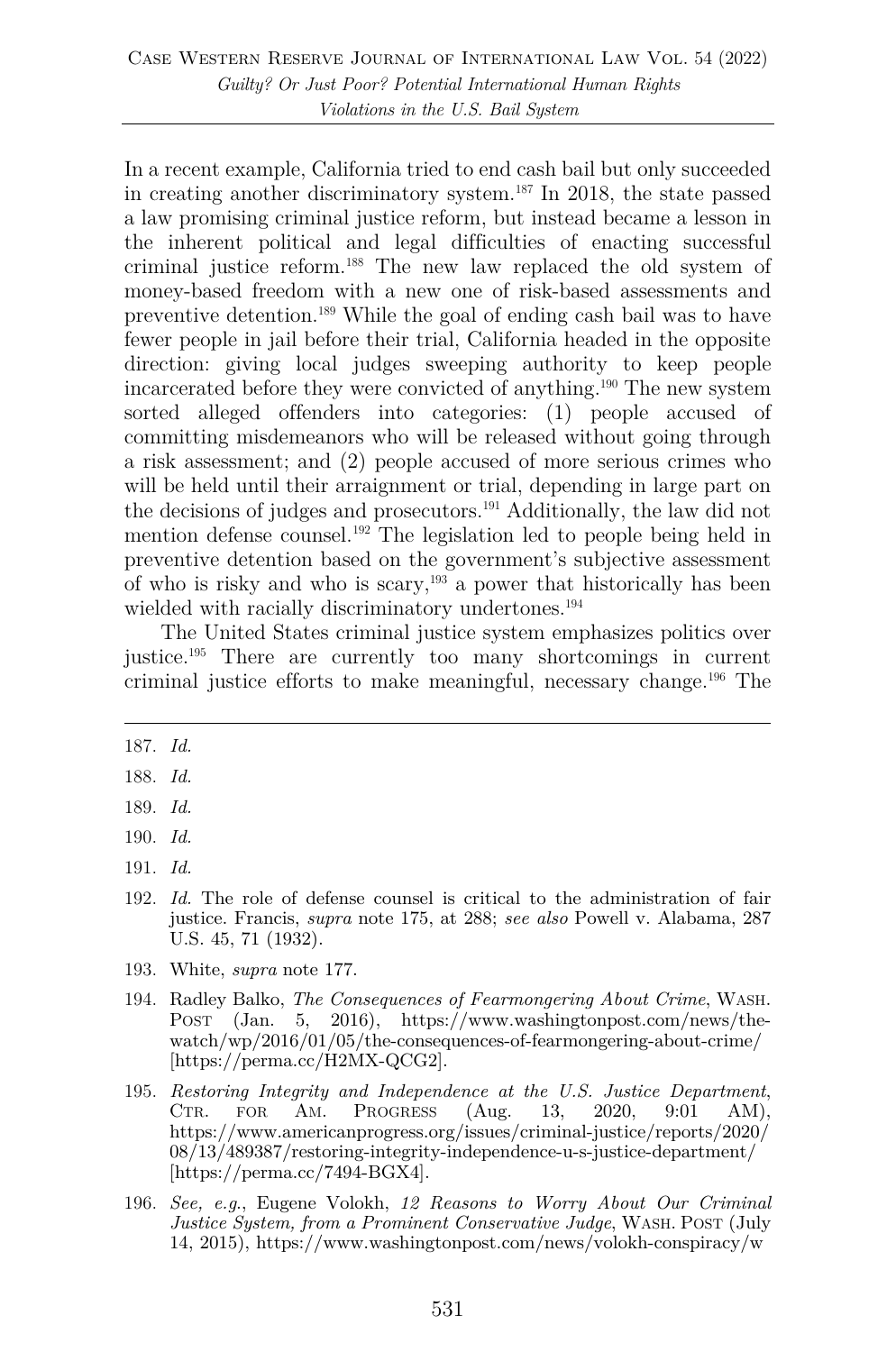failed attempts for reform have much to do with the fact that reformers did not carefully assess the implications of their proposed changes.<sup>197</sup> Therefore, before the next wave of unsuccessful bills is proposed, legislators need a deeper understanding of how all the pieces fit together. International intervention could help further this understanding.

3. Why International Intervention Could Be Helpful

Insight by an international institution could help to publicize the need for bail reform in the United States.198 Successful international intervention would likely take one of two different avenues: (a) the Human Rights Committee could take up the matter of whether the United States bail system contravenes the ICCPR; or (b) the U.N. Human Rights Council could appoint a Special Rapporteur to investigate this issue.199 Although support for international institutions varies among political parties and States,200 international mechanisms have proven to be helpful many times in the past.<sup>201</sup>

- 199. *Id.*
- 200. It should be noted that although the Biden Administration, Democratic states, and Democrats in the United States Congress may be responsive to U.N. involvement, there is a long-standing conservative skepticism of global organizations among red states and Republicans. *See* Charles T. Call et al., *Is the U.N. a Friend or Foe?*, BROOKINGS (Oct. 3, 2017), https://www.brookings.edu/blog/order-from-chaos/2017/10/03/is-theun-a-friend-or-foe/ [https://perma.cc/XF23-XSTN].
- 201. *See, e.g.*, Philip Alston (Special Rapporteur), *Rep. of the Special Rapporteur on Extreme Poverty and Human Rights on His Mission to the U.S.*, U.N. Doc. A/HRC/38/33/Add.1 (May 4, 2018).

p/2015/07/14/12-reasons-to-worry-about-our-criminal-justice-system-fro m-a-prominent-conservative-federal-judge/ [https://perma.cc/3645-KHR Y].

<sup>197.</sup> *See, e.g.*, White, *supra* note 177. Deeper understanding of the situation also involves understanding and addressing the concerns of reform. *See, e.g*., Jamiles Lartey, *New York Tried to Get Rid of Bail. Then the Backlash Came*, POLITICO MAG. (Apr. 23, 2020), https://www.politico.c om/news/magazine/2020/04/23/bail-reform-coronavirus-new-yorkbacklash-148299 [https://perma.cc/GJ4B-FU9R].

<sup>198.</sup> For a discussion of what this process would generally look like, *see Human Rights Bodies – Complaints Procedures*, U.N. HUM. RTS. OFF. OF THE HIGH COMM'R (2020), https://www.ohchr.org/en/hrbodies/tbpetitions/p ages/hrtbpetitions.aspx [https://perma.cc/2HUH-QZUY] [hereinafter *Human Rights Bodies*].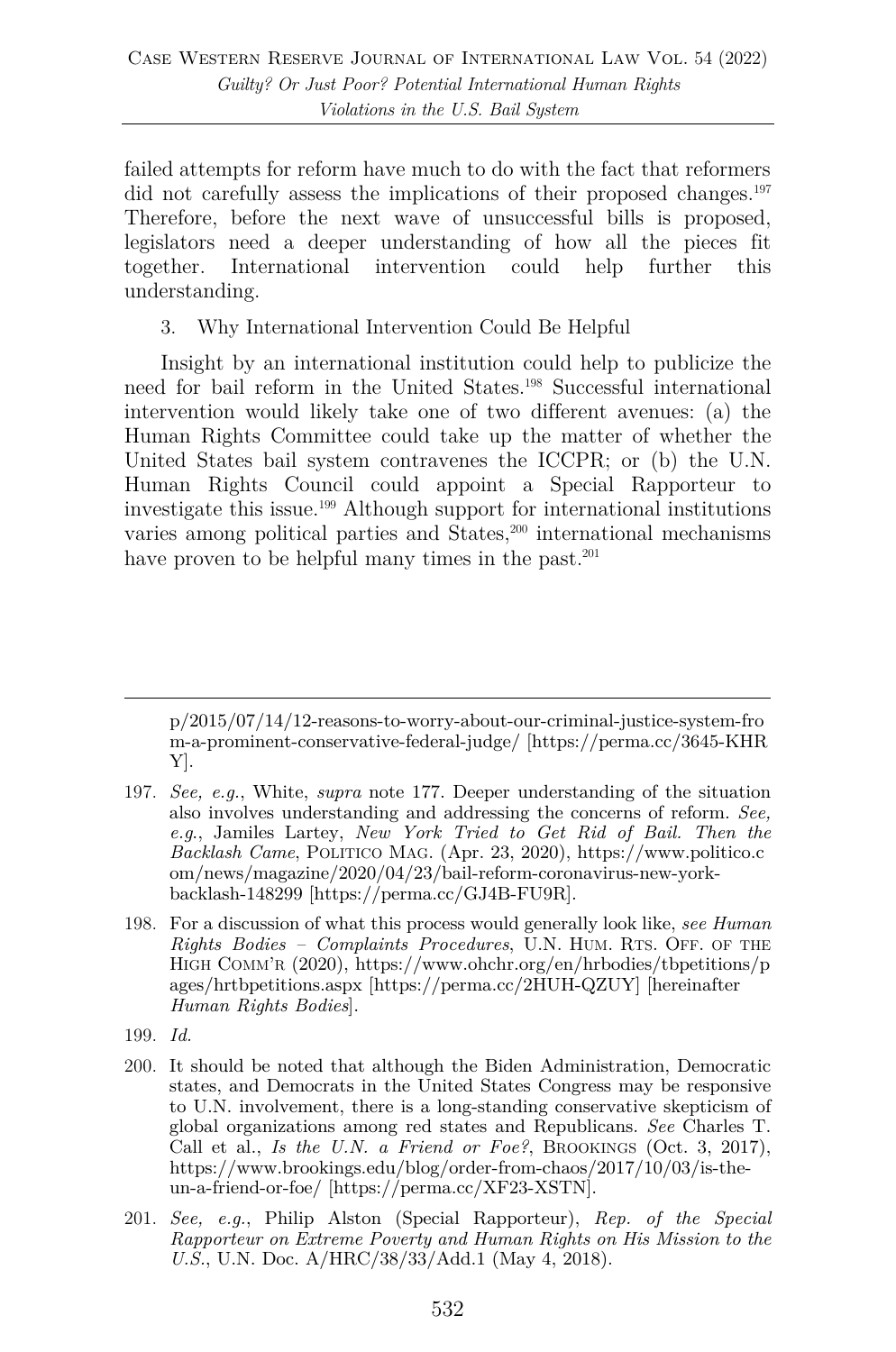# *a. ICCPR's Human Rights Committee Takes Up the Issue of Cash Bail*

The Human Rights Committee has the ability to investigate the United States bail system to an extent that non-profits are unable to.<sup>202</sup> The Committee sets forth initial and periodic reporting mechanisms to ensure Member States of the ICCPR uphold the values within the Covenant.203 Importantly, the Human Rights Committee has listed the United States as a State that will likely be subjected to review in 2021.204

Because bail has not been addressed in these reports in the past,  $205$ a formal complaint to this international body is necessary.206 The Committee has defined mechanisms to bring a complaint regarding a treaty violation and usually takes one of three forms: individual communications, state-to-state complaints, and inquiries.207 As it is unlikely another State would bring forward a complaint against the United States<sup>208</sup> and the ICCPR is not a treaty that allows for initiation of inquiries,209 only the individual complaint procedure will be discussed below.

The ICCPR allows individuals to bring forward alleged violations of the ICCPR.210 The complaint procedure is straightforward: an

- 202. *How We Work with Others*, U.N. HUM. RTS. OFF. OF THE HIGH COMM'R, https://www.ohchr.org/EN/AboutUs/Pages/WorkWithOthers.aspx [https://perma.cc/9EEM-EKWR].
- 203. *Human Rights Committee*, U.N. HUM. RTS. OFF. OF THE HIGH COMM'R, https://www.ohchr.org/EN/HRBodies/CCPR/Pages/CCPRIndex.aspx [https://perma.cc/RSX2-DW85].
- 204. *Predictable Review Calendar*, HUM. RTS. COMM. (May 29, 2020), https://www.ohchr.org/Documents/HRBodies/CCPR/ListOfCountries. pdf [https://perma.cc/45M7-W8WT].
- 205. *CCPR Reports*, U.N. HUM. RTS. TREATY BODIES, https://tbinternet.oh chr.org/\_layouts/15/treatybodyexternal/TBSearch.aspx?Lang=en&Tre atyID=8&DocTypeID=45&DocTypeID=29 [https://perma.cc/EK6L-HLYJ].
- 206. *Human Rights Bodies*, *supra* note 198.
- 207. *Id.*
- 208. Articles 41–43 of the ICCPR set out a rather elaborate procedure for resolving disputes between States Parties over a State's fulfilment of its obligations under the Covenant. Among other procedures, it requires the establishment of an ad hoc Conciliation Commission. ICCPR, *supra* note 2, at art. 41–43.
- 209. *Human Rights Bodies*, *supra* note 198.
- 210. *Human Rights Treaty Bodies - Individual Communications*, U.N. HUM. RTS. OFF. OF THE HIGH COMM'R, https://www.ohchr.org/EN/HRBodies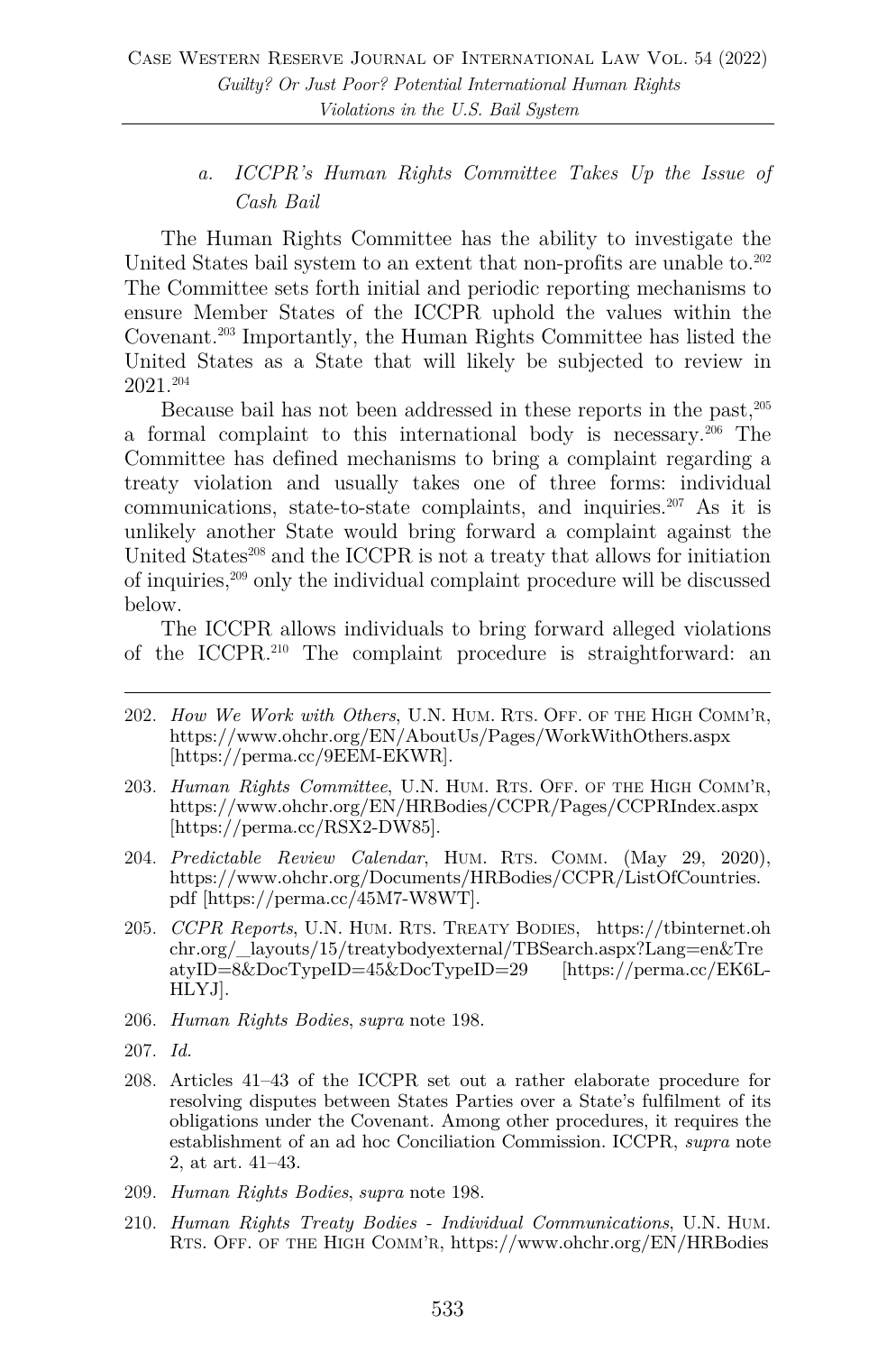individual submits a formal complaint, either for herself or on behalf of someone else, detailing the alleged violations, $211$  and the Committee serves as a mediator to work with States to make full reparation to the victims,212 as well as to implement measures aimed at preventing reoccurrences.213 Importantly for the topic of bail, the Committee indicates whether there is, in fact, a violation of the Covenant and assists States with meaningful reform to guarantee non-repetition.214

As of March 2021, no individual complaint has been sent on behalf of a United States citizen.215 An individual complaint, therefore, could be a successful measure to highlight whether the civil rights measures in the United States are inconsistent with the ICCPR as it relates to bail.216 An obvious drawback, however, is it is unclear how quickly these individual complaints would be addressed.217 Without any pressure to address the complaint quickly, it could take a fair amount of time<sup>218</sup> before the complaint is fully addressed. Therefore, a federal official, such as Vice President Kamala Harris or United States Senator Rand Paul, could submit a complaint on behalf of those wrongfully detained because her status would facilitate public pressure to hold the Committee accountable to address the issue quickly and provide its findings. $219$ 

/TBPetitions/Pages/IndividualCommunications.aspx [https://perma.cc/ KKU7-CUNB] [hereinafter *Human Rights Treaty Bodies*].

- 211. *Id.*
- 212. *Id.*
- 213. *Id.*
- 214. *Id.*
- 215. *Jurisprudence*, U.N. HUM. RTS. OFF. OF THE HIGH COMM'R, https://juris.ohchr.org/ [https://perma.cc/EEV9-8CM].
- 216. *Human Rights Treaty Bodies*, *supra* note 210.
- 217. *Individual Complaint Procedures Under the United Nations Human Rights Treaties - Fact Sheet No. 7, Rev. 2, U.N. HUM. RTS. OFF. OF THE HIGH COMM'R, 6, 10–11 (2013),* https://www.ohchr.org/Documents/ https://www.ohchr.org/Documents/ Publications/FactSheet7Rev.2.pdf [https://perma.cc/DF69-ZHY2].
- 218. For example, in a complaint concerning arbitrary detention in Belarus, it took the international organization nearly seven years before issuing its findings. Hum. Rts. Comm., *Views Adopted by the Committee Under Article 5 (4) of the Optional Protocol, Concerning Communication No.2337/2014*, U.N. Doc. CCPR/C/129/D/2337/2014 (Oct. 16, 2020).
- 219. Public pressure has long been held as essential to the policymaking process, both in the United States and around the world. *See, e.g*., *The Media's Role in the Policymaking Process*, ASS'N OF ACCREDITED PUB. POL'Y ADVOC. TO THE E.U. (Jun. 17, 2013), http://www.aalep.eu/media %E2%80%99s-role-policymaking-process [https://perma.cc/DC9V-AL6F].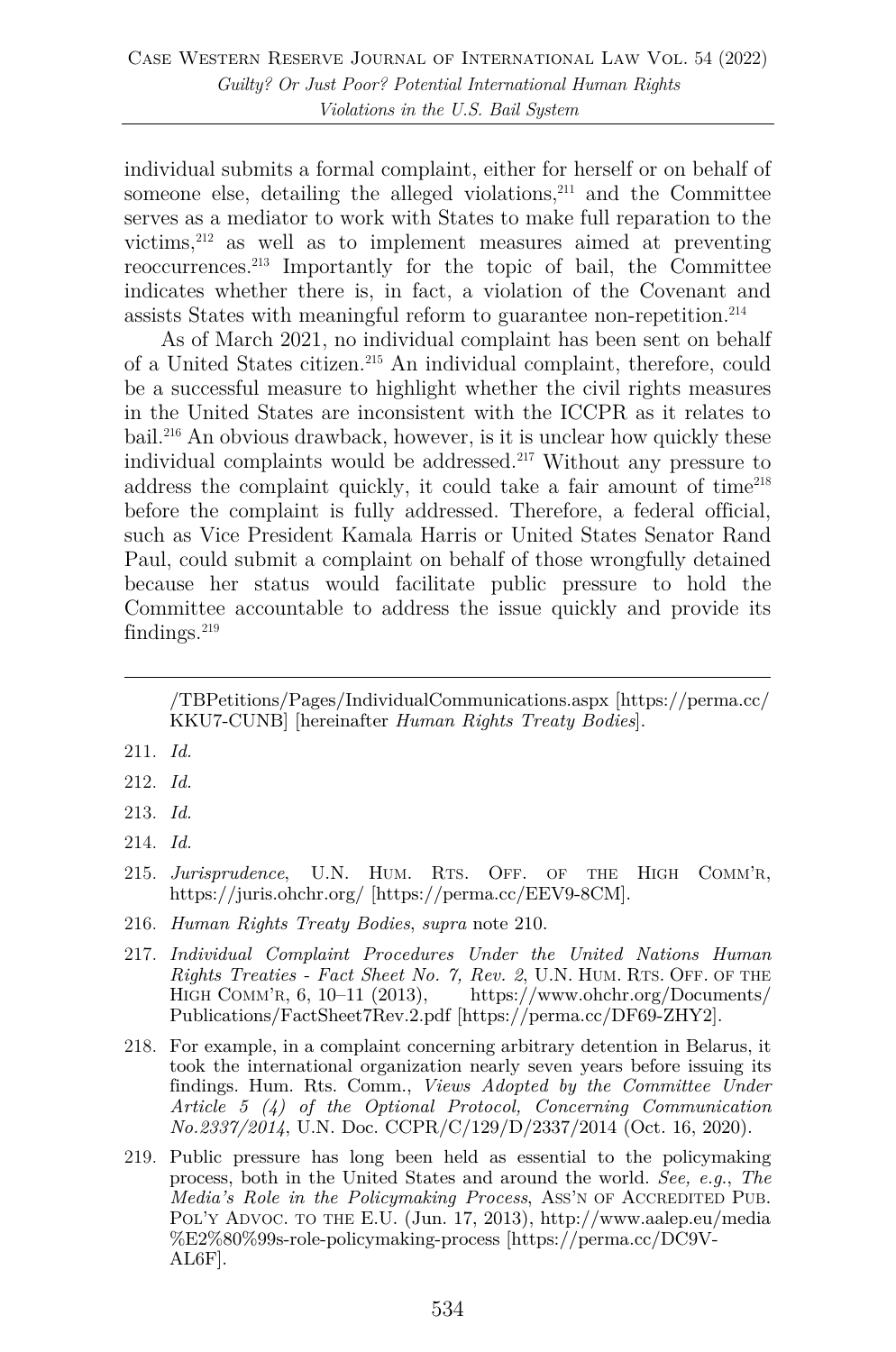## *b. U.N. Human Rights Council Appoints a Special Rapporteur*

Another avenue to bail reform is to appoint a Special Rapporteur to investigate this issue. A prominent example that demonstrates the success of this method is the work of Philip Alston, U.N. Special Rapporteur on extreme poverty and human rights in the United States.<sup>220</sup>

At the invitation of the federal government, Alston was able to conduct a full inquiry to provide full and accurate information that United States legislators could review and address.221 Alston's investigation and subsequent report were instrumental as the report clearly showed just how bad poverty was in one of the world's richest countries.222 The report designated precisely what the issues were, clearly indicating problems with existing policies in the United States that could be addressed.<sup>223</sup>

Similarly, a Special Rapporteur could be authorized to investigate the issues presented by the cash bail system.224 At invitation of the federal government, such as an invitation by the Vice President or the Democrat-controlled Congress, in conjunction with a Human Rights Committee mandate,225 this Special Rapporteur would be able to conduct an in-depth review, bring violations or abuses to the attention of United States officials, raise public awareness of the issues, and provide advice for meaningful changes.<sup>226</sup>

Individuals in the United States, however, are likely to oppose the appointment of a Special Rapporteur for this issue.227 Critics to reform, as discussed above, believe that the current system is the best system to disincentivize crime, and that any reform would undermine crime

- 223. *See* Alston, *supra* note 201, ¶ 17.
- 224. *FAQs: United Nations Special Rapporteurs*, ACLU, https://www.aclu. org/other/faqs-united-nations-special-rapporteurs [https://perma.cc/9N4W-RWQ8].
- 225. *Id.*
- 226. *Special Procedures of the Human Rights Council*, U.N. HUM. RTS. OFF. OF THE HIGH COMM'R, https://www.ohchr.org/EN/HRBodies/SP/Pages /Welcomepage.aspx [https://perma.cc/X5EF-K3RF].
- 227. Call et al., *supra* note 200.

<sup>220.</sup> *See* Alston, *supra* note 201.

<sup>221.</sup> *Id.* ¶ 2.

<sup>222.</sup> *Id.* ¶¶ 70–79; *see also Richest Countries in the World 2021*, WORLD POPULATION REV., https://worldpopulationreview.com/country-rankings /richest-countries-in-the-world [https://perma.cc/A8CJ-8FY9].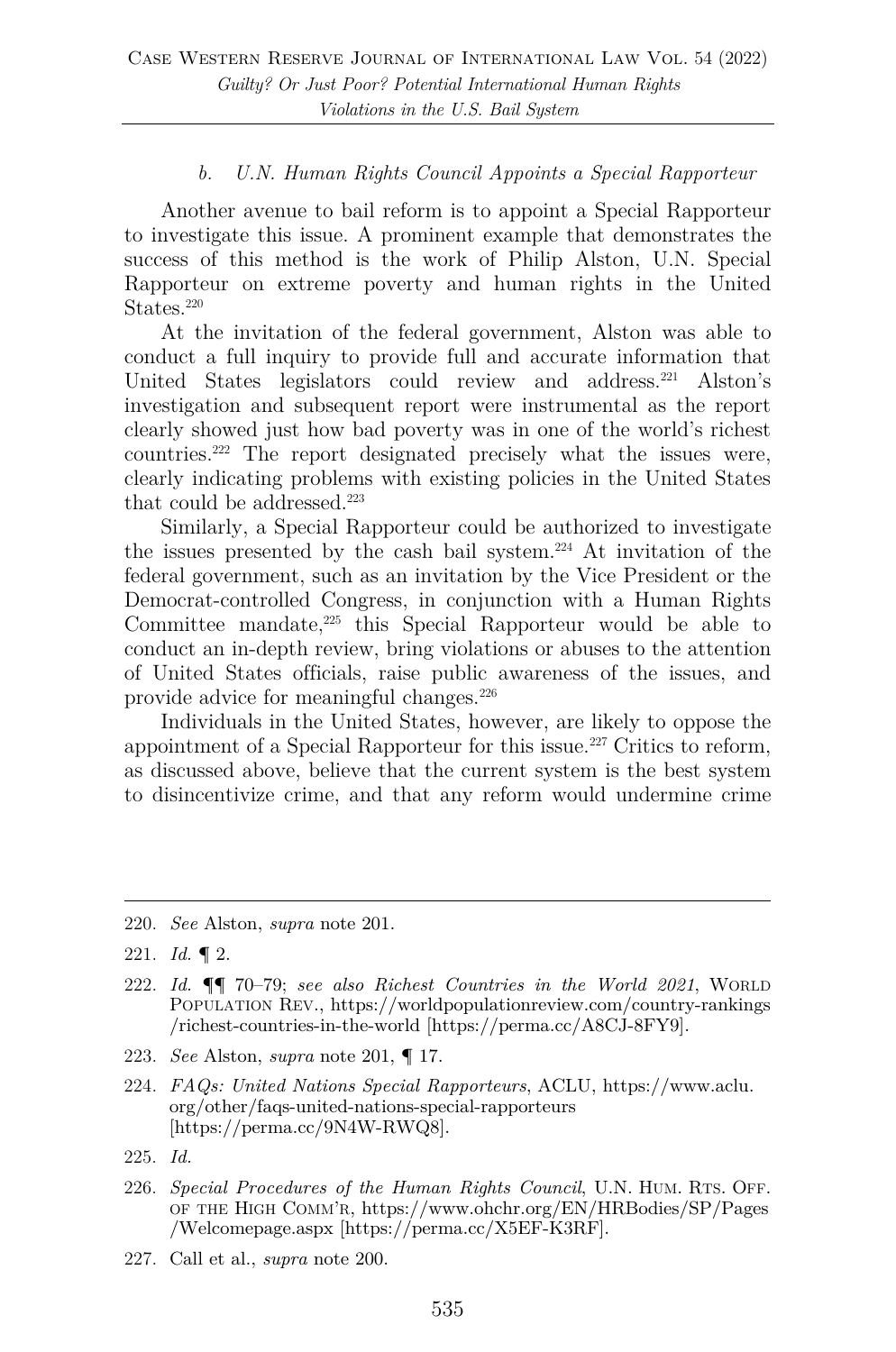prevention and lead to an unsafe society.228 Additionally, the current cash bail system has become its own financial institution<sup>229</sup> and this institution is unlikely to go down without a fight.<sup>230</sup> Therefore, it is key that this investigation is framed in such a way that emphasizes its information-gathering function. If it were presented in such a way that made it seem as if the Special Rapporteur was coming to completely change the bail system, opponents of bail reform might prevent the investigation from even starting.

### *c. Mediating Concerns of International Investigations*

Admittedly, government officials in the United States may be resistant to any international investigation concerning cash bail.<sup>231</sup> Courts within the United States often do not apply international law, so politicians may be skeptical about the usefulness of such an investigation.232 Even if the United States does not adhere to the international laws themselves, the report by a Special Rapporteur or the Human Rights Committee can provide an in-depth review of this system to an extent that has not been explored in the country that incarcerates more people than anywhere else in the world.233 The more information that is provided, the better the United States can understand its shortcomings and better address those problems.

- 231. Call et al., *supra* note 200.
- 232*. See supra* Section II.C.1.

<sup>228.</sup> *See, e.g.*, Dan Frosch & Ben Chapman, *New Bail Laws Leading to Release of Dangerous Criminals, Some Prosecutors Say*, WALL ST. J. (Feb. 10, 2020, 10:21 AM), https://www.wsj.com/articles/bail-reform-needsreform-growing-group-of-opponents-claim-11581348077.

<sup>229.</sup> Once again, the commercial bail industry makes approximately \$2 billion in profit each year. White, *supra* note 177.

<sup>230.</sup> Critics against bail reform argue that ending bail could put the community at an increased danger that is otherwise avoided by imposing bail. *See, e.g.*, Dan Frosch & Ben Chapman, *New Bail Laws Leading to Release of Dangerous Criminals, Some Prosecutors Say*, WALL ST. J. (Feb. 10, 2020), https://www.wsj.com/articles/bail-reform-needs-reformgrowing-group-of-opponents-claim-11581348077 [https://perma.cc/HYE8-4MV5].

<sup>233.</sup> *See, e.g*., *The World Prison Brief*, WORLD PRISON BRIEF, https://www. prisonstudies.org/ [https://perma.cc/7A6P-HPHH]. Studies have also shown that *every* state in the United States relies too heavily on jails and prisons, compared to the rest of the world. Emily Widra & Tiana Herring, *States of Incarceration: The Global Context 2021*, PRISON POL'Y INITIATIVE (Sept. 2021), https://www.prisonpolicy.org/global/202 1.html [https://perma.cc/RYK5-AP9E] (displaying the excessive rate of incarceration in each state in the United States compared to the rest of the world).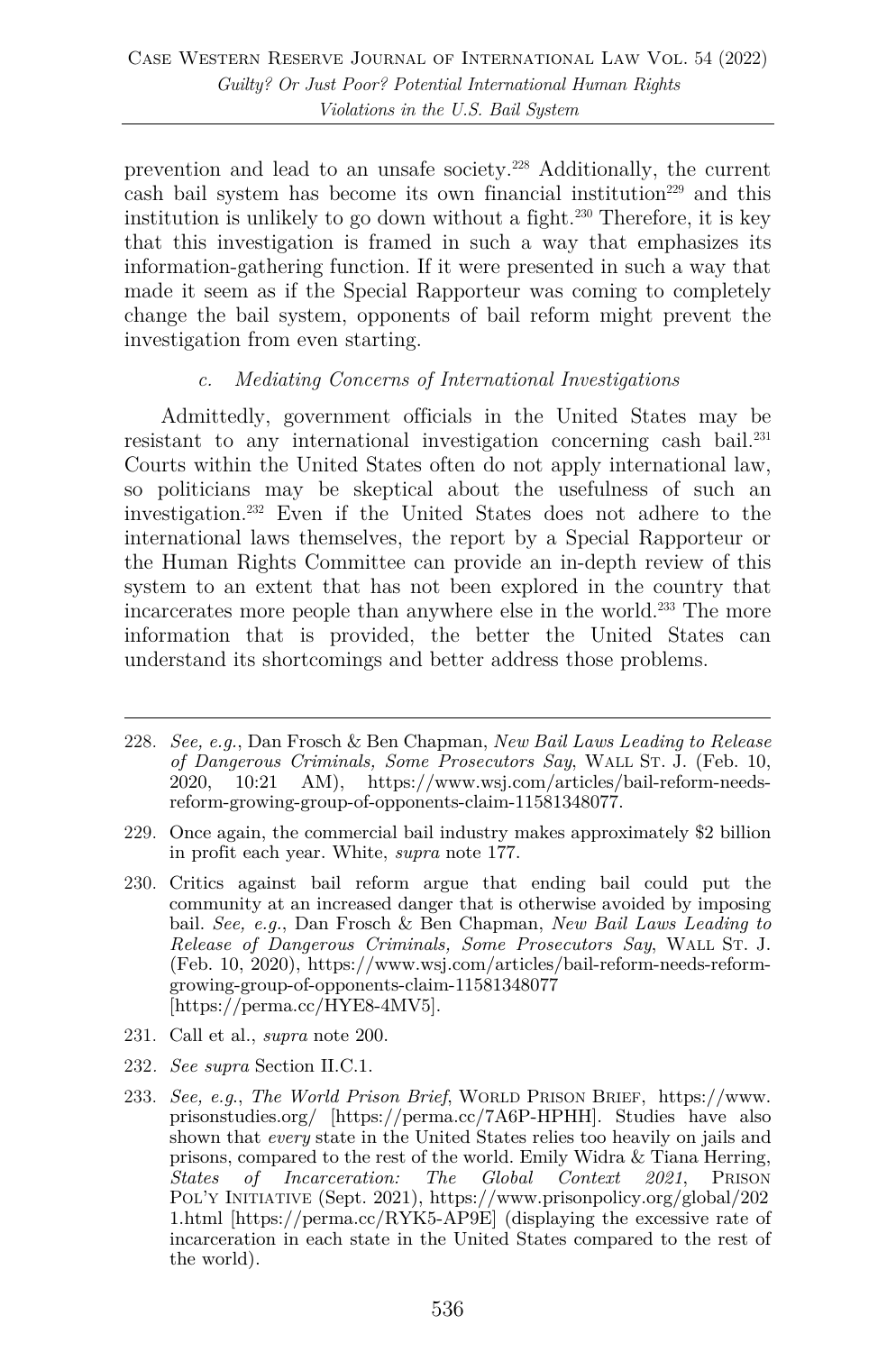Even if the federal government allows Special Rapporteur to investigate, however, it is not guaranteed that the report will be welcomed with open arms. Legislators will likely claim that the United States is not bound by international laws regarding cash bail or other pretrial systems, and, therefore, the report would not have any bearing on them.234 Aside from the callousness of this viewpoint, the United States legal system is beginning to look to other countries to see how its laws stack up with the rest of the world.235

To prevent any initial roadblocks, the Biden Administration should submit a formal invitation to investigate the United States bail system for human rights violations.236 As Vice President Kamala Harris has previously made her position on bail reform known,237 such an invitation would be consistent with her platform and likely supported by the Democratic Party.238 If the appointment is met with substantial objection within the Democratic Party, the Congressional Research Service could be another avenue to proceed with this investigation.<sup>239</sup> This institution is known to take on complex issues from all sides, and it often requests the assistance of experts.240 Especially since the goal is to inform legislation, such an investigation would fall into its purview.

Alternatively, a non-profit organization could be at the forefront of the complaint to the international body.<sup>241</sup> These organizations can submit a complaint to the Human Rights Committee on behalf of an individual who has had his or her rights violated.242 Several

- 234. *See generally* Anthony D'Amato, *Is International Law Really 'Law'?*, (NW. Univ. Sch. L. Fac. Working Paper, Paper No. 103, 2010), https://scholarlycommons.law.northwestern.edu/cgi/viewcontent.cgi?art icle=1102&context=facultyworkingpapers [https://perma.cc/HM6Y-YJ85].
- 235. Patrick, *supra* note 82; *see also* Roper v. Simmons, 543 U.S. 551, 554 (2005) (emphasizing the importance of an "overwhelming weight of international opinion" in American judicial rulings).
- 236. *See supra* Sections II.C.3.a–b.
- 237. Harris & Paul, *supra* note 158.
- 238. As of 2021, the Democratic Party controls both the executive and legislative branches of the United States government. As long as the Democratic members are on board with the invitation, the appointment would not be blocked. *See Members of the U.S. Congress*, CONGRESS.GOV, https://www.congress.gov/members?q=%7B%22congress%22%3A117%7 D [https://perma.cc/H2QK-U74J].
- 239. *About CRS*, LIBR. OF CONG., https://www.loc.gov/crsinfo/about/ [https://perma.cc/65UP-LVXS].
- 240. *Id.*
- 241. *See, e.g*., The Bail Project, *supra* note 157.
- 242. *See supra* Sections II.C.3.a–b.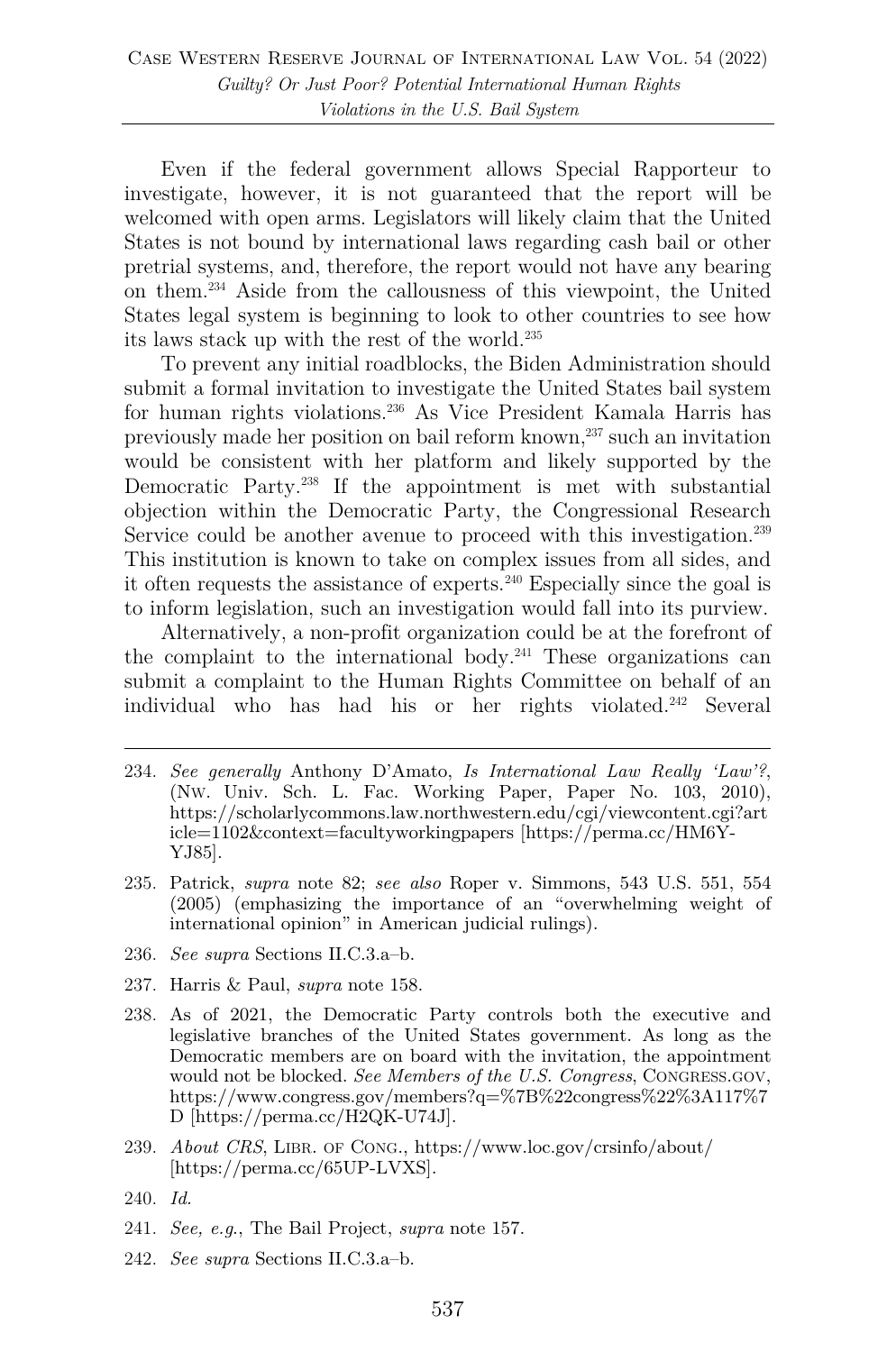organizations have highlighted the issues concerning the cash bail system, $^{243}$  and their involvement could be a successful way to launching an international investigation on the issue.<sup>244</sup>

Another alternative altogether could be to participate in a worldwide investigation into pretrial detentions.<sup>245</sup> This neutral inquiry could investigate the issue of using cash bail globally and compare practices of ICCPR Member States. Comparison factors could include rates of pretrial releases, as well as demographics of those who are held in pretrial detentions.246 In this approach, United States officials would not feel singled-out by the international community and may be more receptive to the investigation. This alternative, however, would draw out the length of the investigation significantly as the Rapporteur would have to visit multiple countries and perform a full investigation of each.<sup>247</sup>

There is an opportunity for an effective report on cash bail systems, but it is important that it is handled delicately to ensure that the idea is not killed immediately.

#### *D. Efficacy of the Process and Strategies for Success*

Logistics of beginning an investigation aside, let us assume that there is international involvement, and this investigation gets the green light. Then what? How do we make sure proposed reform follows? How do we socialize this change into the United States? How do we start any kind of meaningful change? How long may it take until we see significant improvements?

Federal officials should make an invitation to the international bodies and give investigators, such as a Special Rapporteur, reasonable access to relevant statistics and documents compiled by the various

<sup>243.</sup> The Bail Project, *supra* note 157.

<sup>244.</sup> Vaibhav Goel & Manoj Kr. Tripathi, *The Role of NGOs in the Enforcement of Human Rights: An Overview*, 71 INDIAN J. POL. SCI. 769, 782–84 (2010).

<sup>245.</sup> Worldwide investigations can provide important comparative metrics regarding the strengths and limitations of different pretrial systems. The World Prison Brief is a good example of the possible findings that a similar investigation can find. *The World Prison Brief*, WORLD PRISON BRIEF, https://www.prisonstudies.org/ [https://perma.cc/WF2S-WG2C].

<sup>246.</sup> *Id.*

<sup>247.</sup> While there are any number of ways to limit the number of countries, concerns will still arise concerning why certain countries are chosen for the study but not others. Felice D. Gaer, *Picking and Choosing? Country Visits by Thematic Special Procedures*, *in* THE UNITED NATIONS SPECIAL PROCEDURES SYSTEM 87, 89, 94 (Brill, 2017).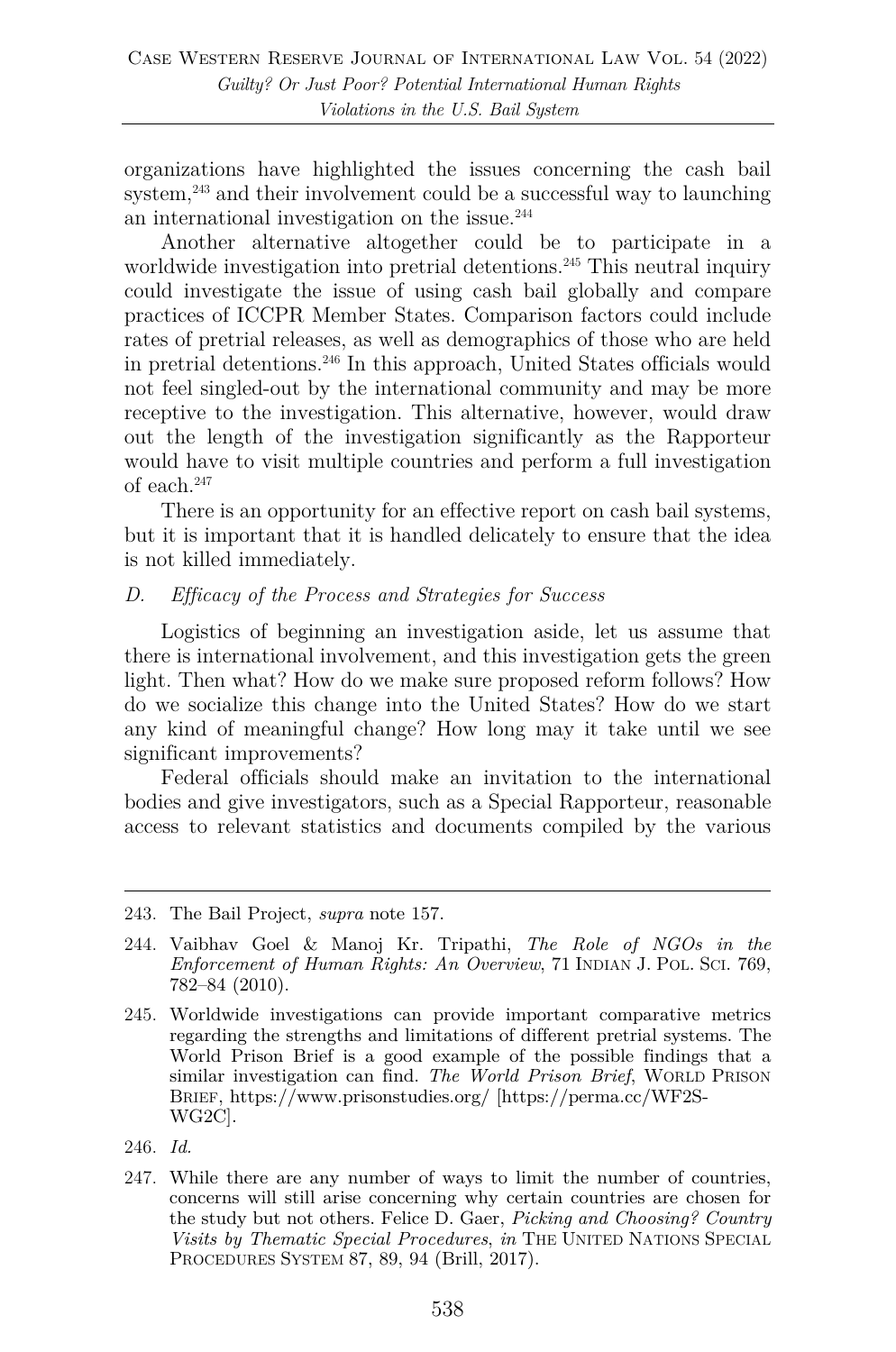levels of government.248 The Rapporteur will then be able to verify and assess complaints relating to the bail system and investigate possible ICCPR violations.249 It is imperative to the investigation, however, that the Rapporteur does not meet unnecessary obstacles or resistance, so that the report can be as detailed and accurate as possible. <sup>250</sup> A dedicated office within the federal government could provide such security.<sup>251</sup>

Just because an investigation is done, however, does not mean that change will automatically occur, nor that all of the problems associated with cash bail will be alleviated. There is also a need for codified reform that reasonably accommodates the problems brought up in the report.<sup>252</sup> This would likely need to be in the form of a federal bill that applies to all the states.253 State reform has been very unsuccessful, so it comes down to the federal government to make the necessary, sweeping reform.254

- 249. *See supra* Section II.C.3.b.
- 250. *See e.g*., *UN Expert on Torture Suspends Comoros Visit After Continued Obstructions*, U.N. HUM. RTS. OFF. OF THE HIGH COMM'R. (June 18, 2019), https://www.ohchr.org/en/NewsEvents/Pages/DisplayNews.aspx?NewsI D=24704&LangID=E [https://perma.cc/Z4BL-EC84].
- 251. As mentioned previously, this could be the Congressional Research Service. LIBR. OF CONG., *supra* note 239. The Department of Justice may also be an appropriate liaison to the Special Rapporteur under either its Division of International Affairs or its Civil Rights Division. *See Office of International Affairs (OIA)*, U.S. DEP'T. OF JUSTICE, *International Affairs (OIA)*, U.S. DEP'T. OF JUSTICE, https://www.justice.gov/criminal-oia [https://perma.cc/XP6D-UDU8];<br>see also Civil Rights Division, U.S. DEP'T. OF JUST., *see also Civil Rights Division*, U.S. DEP'T. OF JUST., https://www.justice.gov/crt [https://perma.cc/V6X9-9GHL]; s*ee also Human Rights and Special Prosecutions Section (HRSP)*, U.S. DEP'T. OF JUST., https://www.justice.gov/criminal-hrsp [https://perma.cc/8CDU-ETCA].
- 252. *See*, *e.g*., *United Nations Independent Investigation on Burundi*, U.N. HUM. RTS. COUNCIL, https://www.ohchr.org/en/hrbodies/hrc/uniib/pag es/uniib.aspx [https://perma.cc/K9JG-GF52]; *Commission of Inquiry Burundi Vital in Prompting Meaningful Human Rights Progress*, HUM. RTS. WATCH (Aug. 21, 2020), https://www.hrw.org/news/2020/08/21/c ommission-inquiry-burundi-vital-prompting-meaningful-human-rights-pr ogress# [https://perma.cc/FST8-EBHG] (explaining that "systemic changes and meaningful reforms are necessary to bring about sustainable improvements" after independent investigations coordinated by the Human Rights Council).
- 253. As mentioned previously, this would only be constitutional through federal legislation that affects state regulations indirectly. *See supra* Section II.B.2.
- 254. *See supra* Section II.C.2.

<sup>248.</sup> Sawyer & Wagner, *supra* note 16.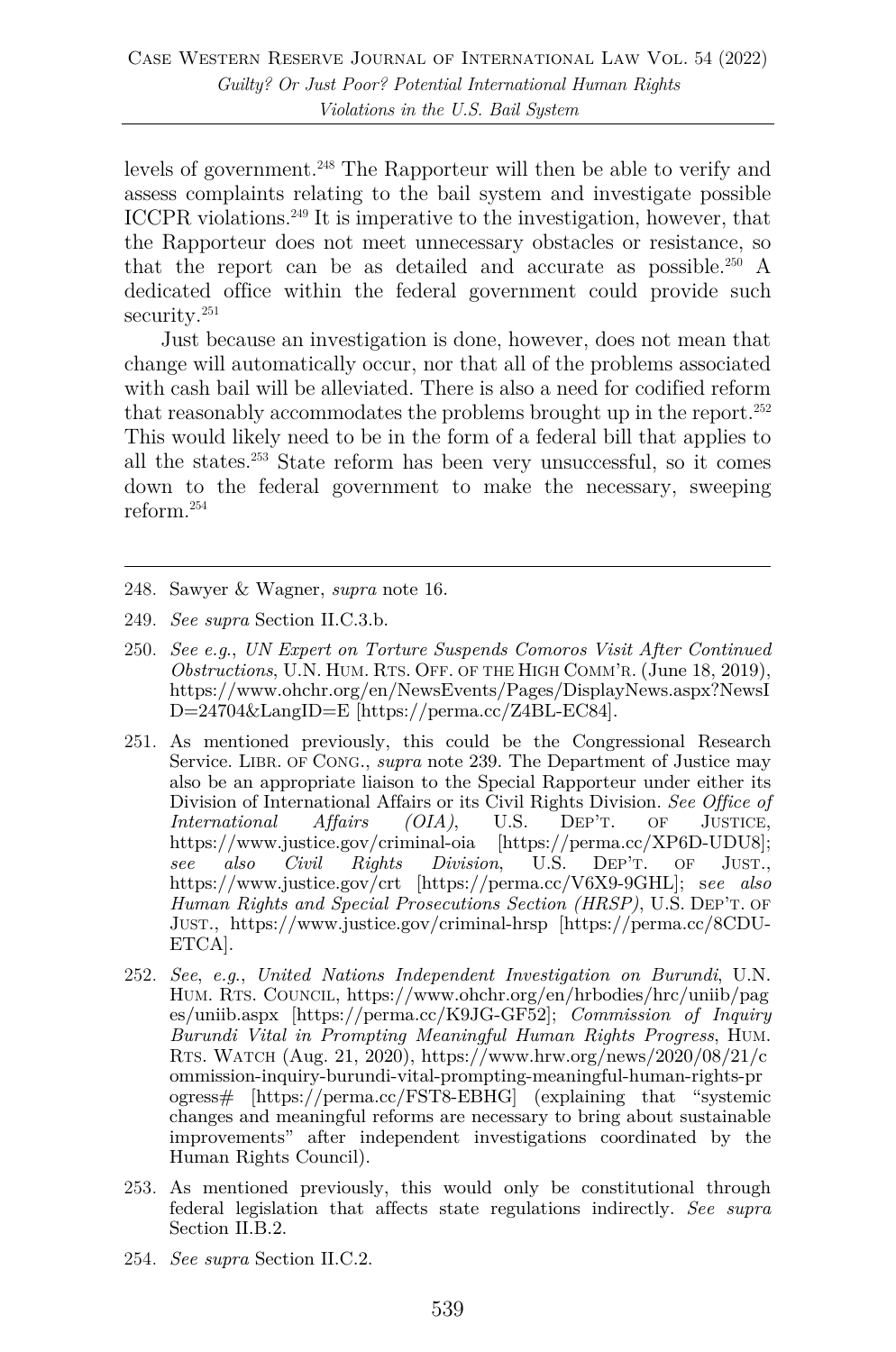The federal solution would likely have to come in one of two ways: (1) executive order<sup>255</sup> or (2) congressional legislation.<sup>256</sup> Neither option is perfect, and each has its own set of problems.257 The fact that congressional reform is a lengthy process brings executive orders to the forefront for its ease and quickness.<sup>258</sup> This is not an ideal situation, however, as there is an underlying fear that these orders undermine democracy.259 Additionally, executive orders are much easier to overturn and, under the *Medellin*<sup>260</sup> holding, it is likely that an executive order without accompanying congressional legislation would be held unconstitutional.<sup>261</sup>

The fact remains, however, that since Congress has been unable to address the will of its constituents, $262$  it could reasonably fall on the President to take charge of the situation and pressure Congress to enact accompanying legislation.263 As there is now a new Presidential Administration, and a change in the political party in power, an executive order of this magnitude could be fruitful since it falls in line with members of the current administration's ideals.<sup>264</sup> Admittedly, this is a rather bold proposal because it rides the line of unconstitutional involvement by the President.<sup>265</sup> In theory, however, the executive order

- 255. *But see* Medellin v. Texas, 552 U.S. 491 (2008). Critics of this approach would argue that such an executive order would undermine states' internal management of their criminal justice systems. Therefore, if an executive order is signed it would need to be also passed alongside congressional legislation to be enforced, or else it might run afoul to state rights under the Tenth Amendment.
- 256. *How Laws Are Made and How to Research Them*, USAGOV (2020), https://www.usa.gov/how-laws-are-made [https://perma.cc/5KM3-D9Z Y].
- 257. Branum, *supra* note 183, at 78–79.
- 258. *Compare id.*, *with Executive Orders 101: What Are They and How Do Presidents Use Them?,* NAT'L CONST. CTR. (Jan. 23, 2017), https://constitutioncenter.org/blog/executive-orders-101-what-are-theyand-how-do-presidents-use-them/ [https://perma.cc/D9YL-74QW].
- 259. Branum, *supra* note 183, at 17.
- 260. Medellin v. Texas, 552 U.S. 491 (2008).
- 261. *Id.* at 521.
- 262. *Bail Reform and Risk Assessment: The Cautionary Tale of Federal Sentencing*, *supra* note 158, at 1137.
- 263. An executive order would push Congress to either pass accompanying legislation, or to pass over-riding legislation. *How Laws Are Made and How to Research Them*, *supra* note 256.
- 264. Harris & Paul, *supra* note 158.
- 265. *How Laws Are Made and How to Research Them*, *supra* note 256; Branum, *supra* note 183, at 9.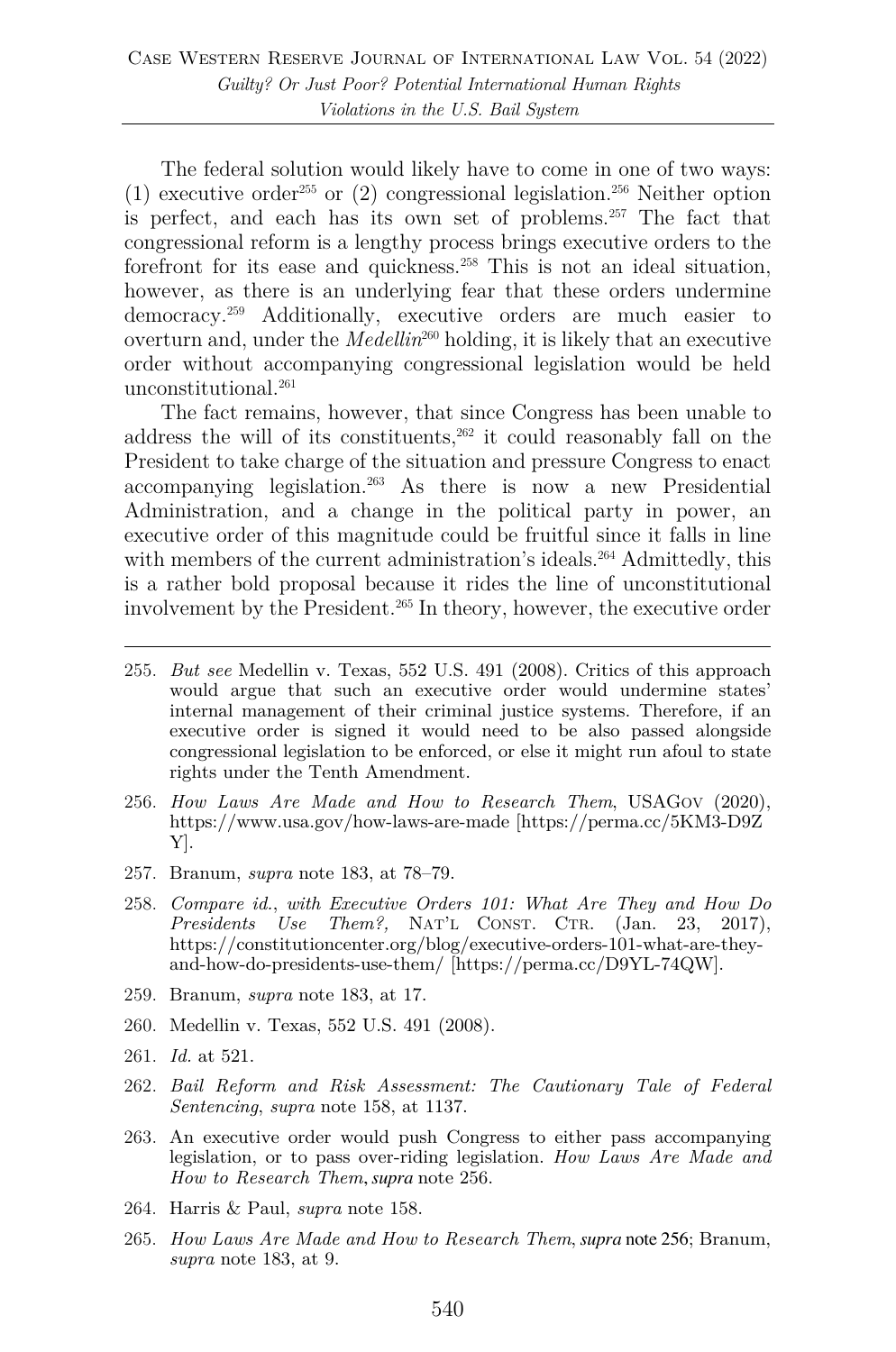would serve the sole purpose of pressuring legislators to pass the laws necessary to effect change.266 Therefore, an executive order should only take place in the event Congress is unable or unwilling, to implement the changes recommended by an international institution.<sup>267</sup>

Although some may argue, instead, for individual states to create their own statutes, this would not be successful.268 First, this is the system that is currently employed and, as previously discussed, it has proven to be tremendously unsuccessful and has exacerbated problems.269 Second, and more importantly, the United States has a history of failures in using this method when it seeks to assist insular minorities.270 Bail reform needs to be accomplished through broad reform that creates a federal standard that is in line with the standards of the rest of the world.271 As the *Holland* <sup>272</sup> decision indicated, federal legislation over-rides states' rights concerns when a national interest can only be furthered by federal legislation.273

If the standard is not codified and is, instead, expected to be litigated in court, which is unlikely to work out well.<sup>274</sup> United States courts generally avoid using international laws and standards for domestic cases.<sup>275</sup> This ideal is starting to become outdated,<sup>276</sup> but we are far from a time where international law holds any powerful weight in court.277 Codified laws internalize the overwhelming weight of

- 266. *How Laws Are Made and How to Research Them, supra* note 256.
- 267. *See id.*
- 268. *See supra* Section II.B.2.
- 269. *See, e.g.*, White, *supra* note 177.
- 270. *See, e.g.*, Jelani Cobb, *The Failure of Desegregation*, NEW YORKER (Apr. 16, 2014), https://www.newyorker.com/news/news-desk/the-failure-ofdesegregation [perma.cc/9PH4-9QRG].
- 271. *See also* Shelby County v. Holder, 570 U.S. 529, 543 (2013) (noting that in limited circumstances, it is constitutional for federal oversight regarding the states' laws as long as the government's purpose is not outdated).
- 272. Missouri v. Holland, 252 U.S. 416 (1920).
- 273. *Id.* at 433–34.
- 274. *See supra* Section II.C.1.
- 275. Call et al., *supra* note 200.
- 276. Patrick, *supra* note 82; *see also* Roper v. Simmons, 543 U.S. 551 (2005) (emphasizing the importance of an "overwhelming weight of international opinion" in American judicial rulings).
- 277. Patrick, *supra* note 82.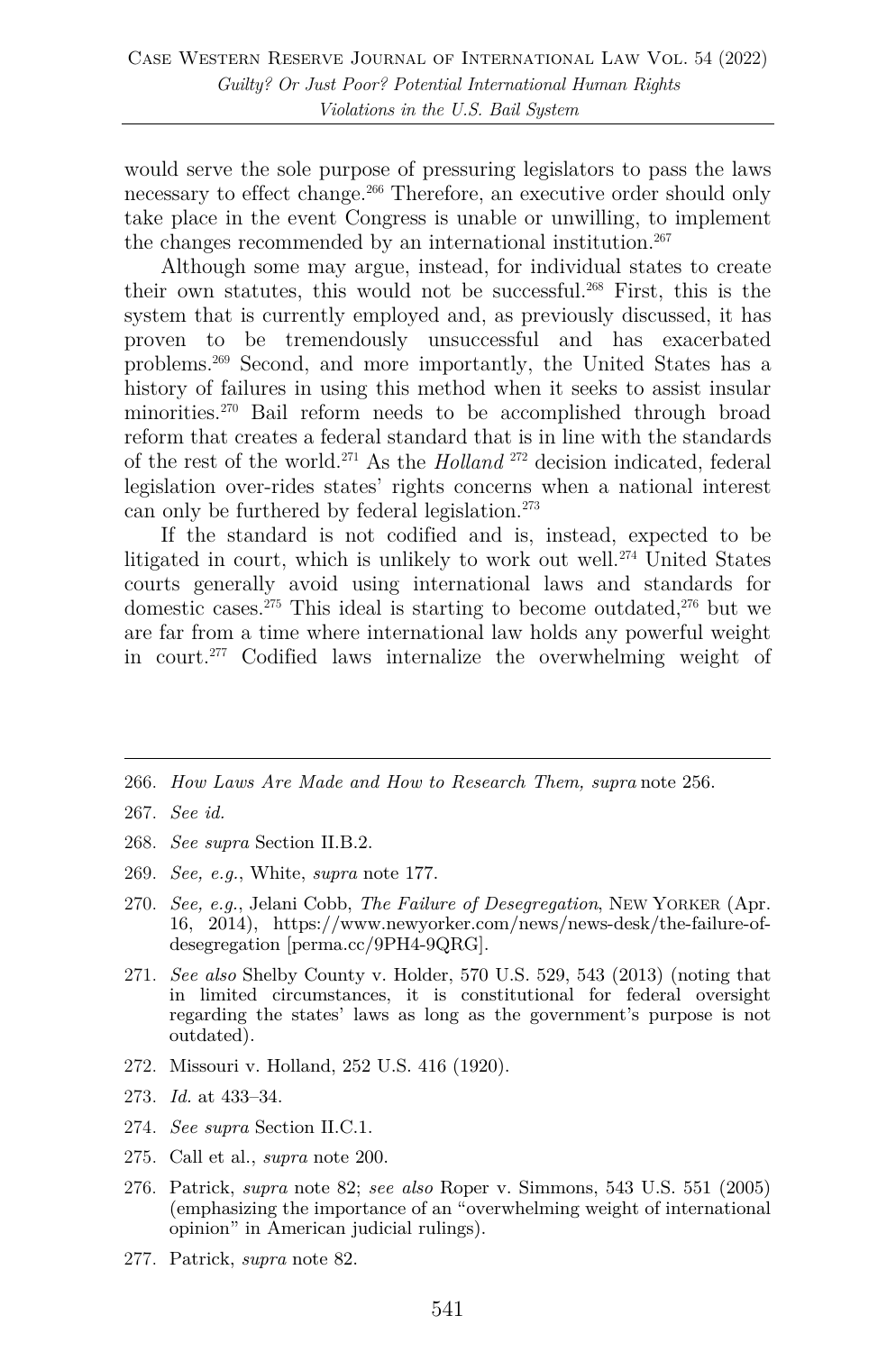international opinion in a way that United States courts can swallow and understand.278

#### III. Conclusion

The current bail system in the United States violates international human rights standards. Stories such as that of Kalief Browder<sup>279</sup> are far too common and injustice has become engrained in the United States criminal justice system. Innocent people like Browder should not spend years awaiting trial because they cannot pay an abhorrently high bail fee.280

The United States bail system is clearly inconsistent with international law.281 The current system should be consistent with the right to equality under the law,<sup>282</sup> but the system has clear disparate impacts as it concerns poorer communities and communities of color.283 If the cash bail system was an equitable system, it would reflect the general demographic of the country, but that is not the case.284 Although the United States often thinks of itself as the world leader in human rights and social change, low-income persons and people of color continue to be subjected to this system at disproportionate rates.285

The international community generally rejects pretrial systems similar to the United States' system.<sup>286</sup> Although bail reform is at the center of criminal justice reform, <sup>287</sup> the United States has failed to enact that much-needed reform.288 Its current laws leave a substantial gap in the rights of United States citizens,289 but international institutions could help to remedy these issues. Through the Human Rights

- 280. *See* Sawyer & Wagner, *supra* note 16; *see also* Sawyer, *supra* note 18.
- 281. *See supra* Section II.A.3.
- 282. ICCPR, *supra* note 2; *see also* GC 32, *supra* note 2.
- 283. Sawyer & Wagner, *supra* note 16.
- 284. *See generally* Connelly & Linthorst, *supra* note 3; Van Brunt & Bowman, *supra* note 3; Calaway & Kinsley, *supra* note 3.
- 285. *See generally* Connelly & Linthorst, *supra* note 3.
- 286. *See generally* DEVINE, *supra* note 93.
- 287. *See, e.g.*, Hunter, *supra* note 156.
- 288. *See, e.g*., White, *supra* note 177.
- 289. *See supra* Section II.A.3.

<sup>278.</sup> *Id.*

<sup>279.</sup> Gonnerman, *supra* note 4; *see also* Gonnerman *supra* note 12.